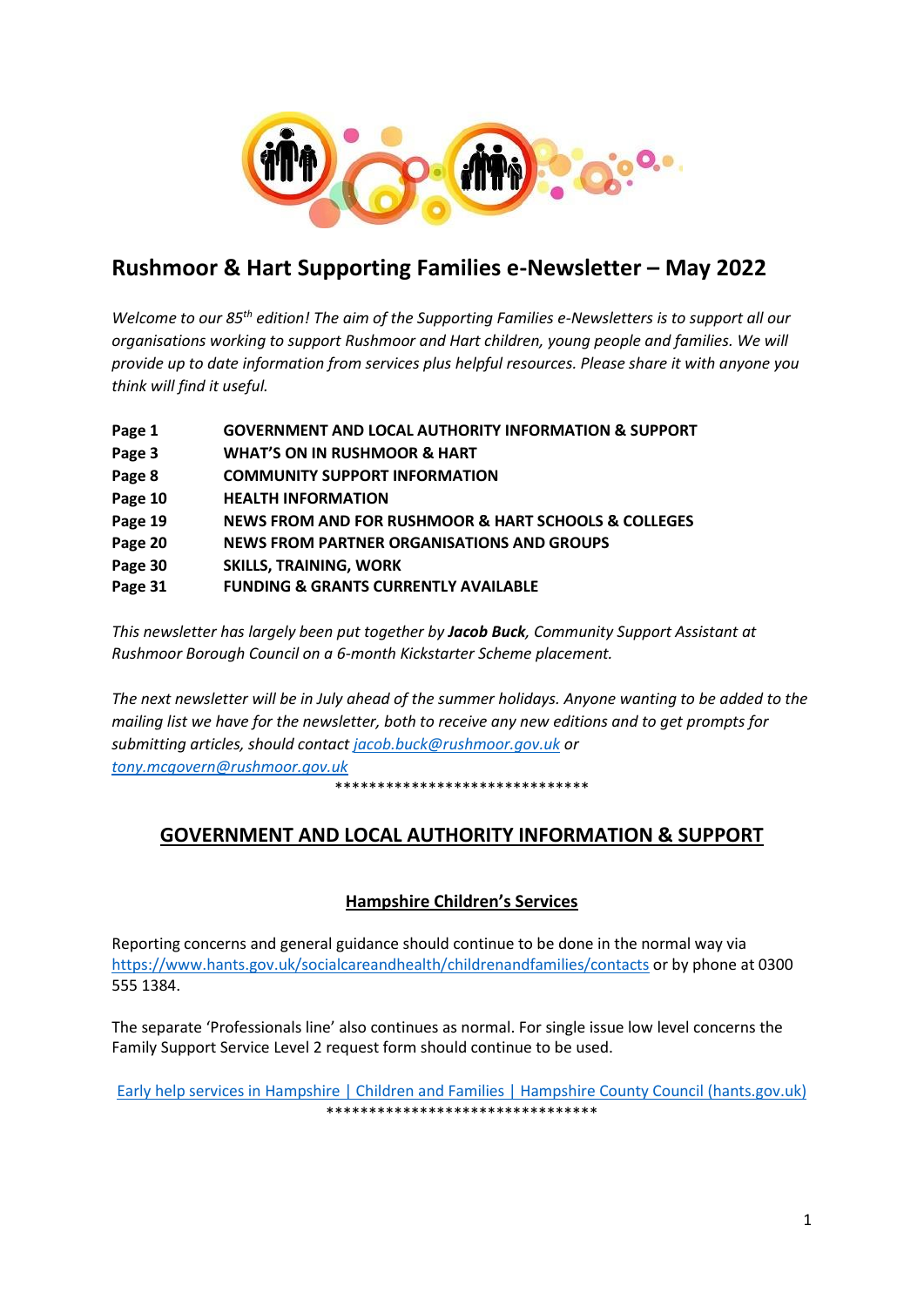# **Update from HERE FOR HART (coordinated by Hart District Council)**



We all need a bit of support or guidance from time to time, but it's not always easy to know who can help or where to begin.

**Here for Hart webpages:** The new [Here for Hart section on our website](http://www.hart.gov.uk/hereforhart) brings together information and links to a range of support and resources to assist people, whether they are worried about money or their housing situation, looking to get into employment or training, or would like to improve their health and wellbeing. These pages are not intended to be a complete directory of services, but we hope they provide a starting point to help people find a way forward. The web pages offer information about a range of support and services such as:

**Housing support**: Our Housing team can be contacted through the usual channels for information, advice and assistance to help resolve housing or homelessness issues. Email [housing@hart.gov.uk](mailto:housing@hart.gov.uk) or by phone 01252 774420 Monday to Thursday 8.30 till 5pm and Friday 8.30 till 4.30. Further information can be found at [www.hart.gov.uk/housing-advice](http://www.hart.gov.uk/housing-advice)

**Funds to help households with essentials:** Hart District Council administers two funds to support households that are most in need in the district. The Local Welfare Provision Hardship Grant is a financial assistance scheme to help people who are in a crisis or emergency situation and where low level financial assistance would help prevent the crisis or emergency from escalating. The Household Support Fund can provide assistance to individuals that do not have sufficient resources to meet the immediate short-term needs of themselves or dependents. Eligibility criteria apply and more information can be found in our [Covid-19 information hub.](https://www.hart.gov.uk/covid-19)

**Employment and skills support**: Here for Hart has supported the development of two employment initiatives to assist residents into work or training.

**Hart into Employment** is a supportive online community run by experienced careers advisers. The community aims to help Hart residents aged 18 and above who are out of work or at risk of redundancy.

Job searching can feel like a lonely task, but Hart into Employment is here to help. If you know someone who is looking for work and would like a bit of support, please let them know about Hart into Employment.

Whether they are facing a specific challenge in their job search or would simply like to be part of a friendly group to build their confidence and help them stay motivated, find out how Hart into Employment can help: [www.jobclubs.co.uk,](https://eur02.safelinks.protection.outlook.com/?url=http%3A%2F%2Fwww.jobclubs.co.uk%2F&data=04%7C01%7Cliz.glenn%40hart.gov.uk%7C35a325b0fd1d45b8538508d9b027843b%7C437487d01c5f47b6bd4ea482ae3b011e%7C0%7C0%7C637734506024168144%7CUnknown%7CTWFpbGZsb3d8eyJWIjoiMC4wLjAwMDAiLCJQIjoiV2luMzIiLCJBTiI6Ik1haWwiLCJXVCI6Mn0%3D%7C3000&sdata=FwvnFJH4CkzqShZFH1u0MYenlmbJ6OUbF7BJHHp0QPw%3D&reserved=0) email [hart@jobclubs.co.uk,](mailto:hart@jobclubs.co.uk) or telephone 01483 604580.

Hart into Employment offers weekly Zoom groups with trained careers advisors, online information and resources, and support to explore your options. Members say it improves their motivation and self-confidence and helps them feel more optimistic.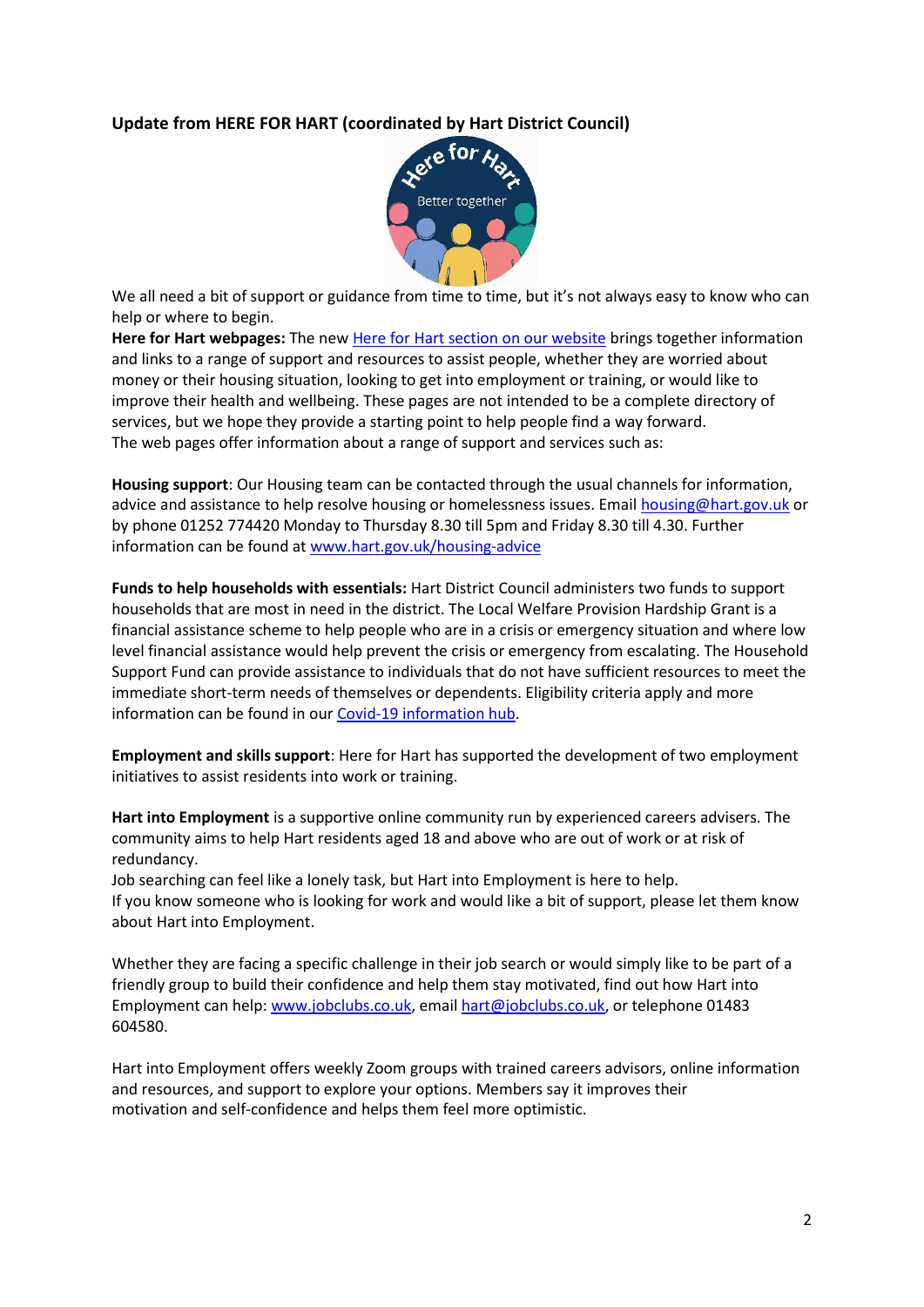### **North Hants Employment Skills Zone**

We have joined forces with Rushmoor and Basingstoke and Deane Councils to launch a new North Hants Youth Employment Skills Zone, providing dedicated employment support for 18–24-year-olds across the North Hampshire area. For more information on how this service can help visit [www.esznorthhants.org.uk](https://eur02.safelinks.protection.outlook.com/?url=http%3A%2F%2Fwww.esznorthhants.org.uk%2F&data=04%7C01%7CHelen.Charles%40Hart.gov.uk%7C63807447b8484aea76b308d9e00491cd%7C437487d01c5f47b6bd4ea482ae3b011e%7C0%7C0%7C637787132486177647%7CUnknown%7CTWFpbGZsb3d8eyJWIjoiMC4wLjAwMDAiLCJQIjoiV2luMzIiLCJBTiI6Ik1haWwiLCJXVCI6Mn0%3D%7C3000&sdata=KG9VAXnW4YyZzw4dm15ITBfWbh5EQr0VpHnKDToHhfo%3D&reserved=0) or email [jobskills@hart.gov.uk.](mailto:jobskills@hart.gov.uk)

#### **The Community Pantry** at Yateley Industries

Pay a £5 membership fee per shop to receive at least £15 worth of fresh, frozen and general foods. For information about how you can become a member Telephone 01252 872337 or Email [info@yateleyindustries.net](mailto:info@yateleyindustries.net) 

#### **Mental health and wellbeing support**

Information about websites, Apps, helplines, and local services for children, young people and adults can be found on the [Here for Hart pages](http://www.hart.gov.uk/hereforhart) and at [Mental Wellbeing Hampshire.](https://www.hants.gov.uk/socialcareandhealth/publichealth/mentalwellbeinghampshire/moneyanddebt) \*\*\*\*\*\*\*\*\*\*\*\*\*\*\*\*\*\*\*\*\*\*\*\*\*\*\*\*\*\*

# **The Hampshire Coronavirus Support and Helpline support**

The Hampshire Coronavirus Support and Helpline remains open to help if Coronavirus has had an impact on you or any aspect of your life, including anyone who is self-isolating.

The helpline advisers will signpost you to information, advice and relevant services to support you with a range of issues, including:

- Where to find help in your community
- Debt and money worries
- Mental health support
- Bereavement
- Practical help if you choose too self-isolate

The number to call remains **0333 370 4000** and lines are open from **8.30am to 5pm Monday to Thursday and 8.30am to 4.30pm Friday.** The helpline is closed on weekends and Bank Holidays. \*\*\*\*\*\*\*\*\*\*\*\*\*\*\*\*\*\*\*\*\*\*\*\*\*\*\*\*\*\*\*\*

# **WHAT'S ON IN RUSHMOOR & HART**

# **Aldershot Pools**

# **Guildford Road, Aldershot, GU12 4BP**

Aldershot Lido Opening for the 2022 Season on **Saturday 28th May 2022** @10.00am for the half term week then every weekend in June and daily from the 1st of July through to 4<sup>th</sup> September. Tickets will be available to purchase in advance\* or pay on the gate (terms & conditions apply)

For more information see our website <https://www.placesleisure.org/centres/aldershot-lido/> \*\*\*\*\*\*\*\*\*\*\*\*\*\*\*\*\*\*\*\*\*\*\*\*\*\*\*\*\*\*\*\*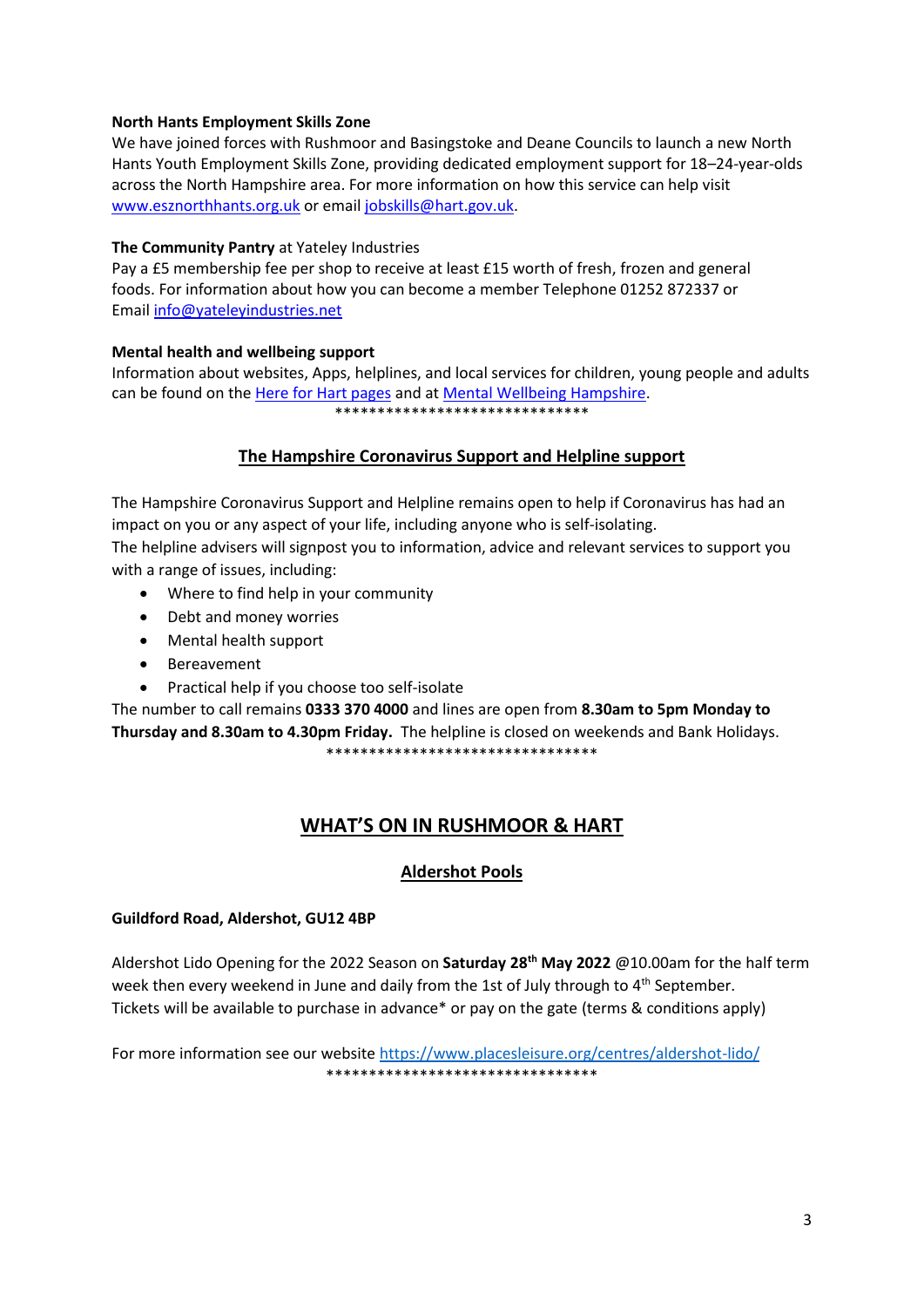# **West End Centre**

# **West End Centre, 48 Queens Road, Aldershot, GU11 3JD**

01252 330 040 [west.end.centre@hampshireculturaltrust.org.uk](mailto:west.end.centre@hampshireculturaltrust.org.uk)

This May half term, we're excited to host three workshops perfect for children and their families. Including Mini Painters: Van Gogh, Creative Dance and Dance and Storytelling sessions, book now to ensure your place.

# **Dance and Storytelling (ages 3 and under)**

Monday 30 May, 10.30am

Come and join 45 minutes of creativity, dance and storytelling with Commotion Dance! Under 3s and their grown-ups will enjoy 30 minutes of movement followed by 15 minutes of crafts and storytelling.

£3 each per adult, £3 per child (children must be accompanied by an adult). Siblings welcome!

# **Creative Dance (ages 4 and over)**

Monday 30 May, 11.30am

Calling all children who love to dance and get creative! Join Commotion Dance for an hour of fun, movement and props, and create a dance with your grown-ups.

£3 each per adult, £3 per child (children must be accompanied by an adult). Siblings welcome!

# **Mini Painters: Van Gogh (ages 5 and over)**

Tuesday 31 May, 10.30am

In this arty activity, children and parents are invited to explore the work of Vincent Van Gogh by recreating versions of one of his most famous works, Sunflowers, on canvas to take home. £12 per child (tickets include one child and one carer, children must be accompanied by an adult). \*\*\*\*\*\*\*\*\*\*\*\*\*\*\*\*\*\*\*\*\*\*\*\*\*\*\*\*\*\*\*\*

# **Aldershot Military Museum – Activities in May and June 2022**

# **Queen's Avenue, Aldershot, GU11 2LG**

For the Surrey and Hampshire Half Term holidays, Aldershot Military Museum will be open daily from 10:00-16:00 from Saturday 28th May to Sunday 5th June.

As well as our World War II assault course, our new Resilience Garden is nearing completion and will be launched in June 2022! These are included in your annual museum admission ticket. We're also planning to be at the Armed Forces Day Prom in the Park in Princes Gardens, Aldershot on Saturday 25<sup>th</sup> June, 14:30-18:00, we hope to see you there!

**Free family activities (included in your museum admission)**

# **MAKE A MEMENTO**

Wednesday 1 June, 10:30 – 12:30 & 13:30 – 15:00

This half term is all about celebrating and making memories. Throughout half term, you can collect a bunting activity to decorate in the museum or at home. Join our family activity to make a wooden keyring or bag dangler to capture a special memory on. Drop in anytime between 10:30 - 12:30 and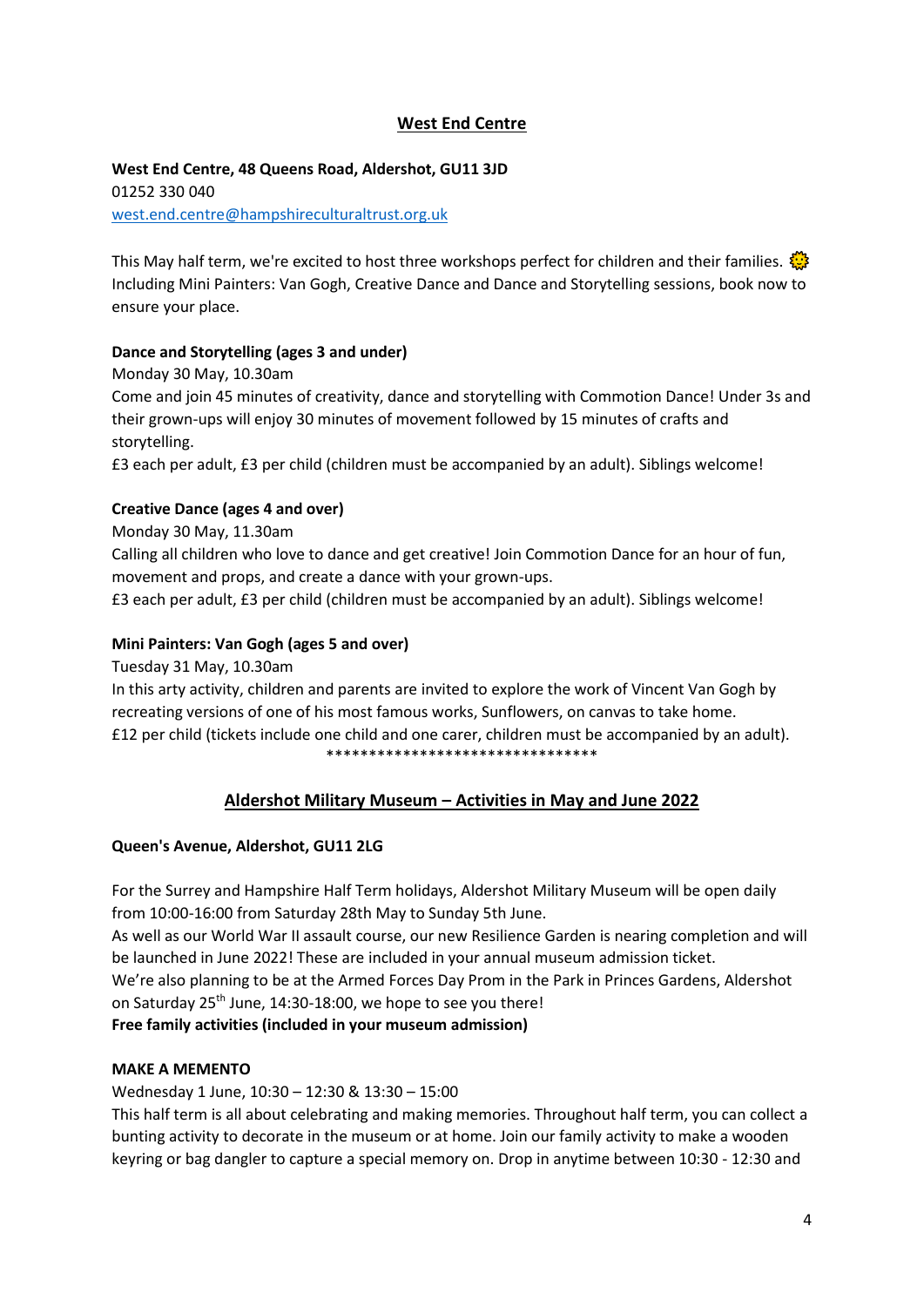13:30 - 15:00. Spaces allocated on a first-come, first-served basis. Ages 5+, children must be accompanied by an adult. Standard museum admission applies, donations welcome.

Website[: https://www.hampshireculture.org.uk/aldershot-military-museum](https://www.hampshireculture.org.uk/aldershot-military-museum) Facebook: @AldershotMilitaryMuseum Twitter: @AldershotMuseum Instagram: Aldershot\_military\_museum \*\*\*\*\*\*\*\*\*\*\*\*\*\*\*\*\*\*\*\*\*\*\*\*\*\*\*\*\*\*\*\*

# **Squirrels Holiday Fun Club**

# **We are running our May half Term Fun Club from Monday 30th May – Wednesday 1st June 2022**

Priory Park Pavilion, Priory Street, Farnborough, GU14 7HX

Squirrels Holiday Fun Club offers a wide range of fun activities indoors and outside including crafts, games and construction. Drinks and snacks including a light tea are provided. Please bring a packed lunch if you are staying between 1200 and 1230. Under 5-year-olds must be dry in order to attend. **We are open 0800-1630**

| <b>Session Time</b>   | Price for under | Price      |
|-----------------------|-----------------|------------|
|                       | 5's             | $5-11$ yrs |
| 8.00am - 8.30am       | £5.00           | £3.00      |
| $8.30$ am $- 1.00$ pm | £22.50          | £18.00     |
| $8.30$ am $- 4.00$ pm | £35.00          | £25.00     |
| $8.30$ am $- 4.30$ pm | £37.50          | £27.00     |
| $9.00am - 12.00pm$    | £17.00          | N/A        |
| $9.00am - 12.30pm$    | £19.50          | N/A        |
| $1.00$ pm $- 4.00$ pm | £15.00          | £12.00     |
| $1.00$ pm $- 4.30$ pm | £17.50          | £14.00     |
| $8.30$ am $- 6.00$ pm | £45.00          | £33.00     |

Pre-booking is essential via our websit[e https://www.squirrelseducare.co.uk/holiday-fun-club/](https://www.squirrelseducare.co.uk/holiday-fun-club/) or contact us on 01252 378402 or email [office@squirrelseducare.co.uk](mailto:office@squirrelseducare.co.uk) for more details. \*\*\*\*\*\*\*\*\*\*\*\*\*\*\*\*\*\*\*\*\*\*\*\*\*\*\*\*\*\*\*\*

#### **Rushmoor Gymnastics Academy**

#### **Pool Road, Aldershot, GU11 3SN**

We have a few spaces available in our pre-school classes, for information or to join please click on the lin[k www.rushgym.co.uk](http://www.rushgym.co.uk/)

#### **Jubilee Training**

Open to Intermediate and recreational gymnasts, members and non-members. 30th, 31st May and 1st June. 3 days of training 4-7pm age 7-16 - £60 Book now at www.rushgym.co.uk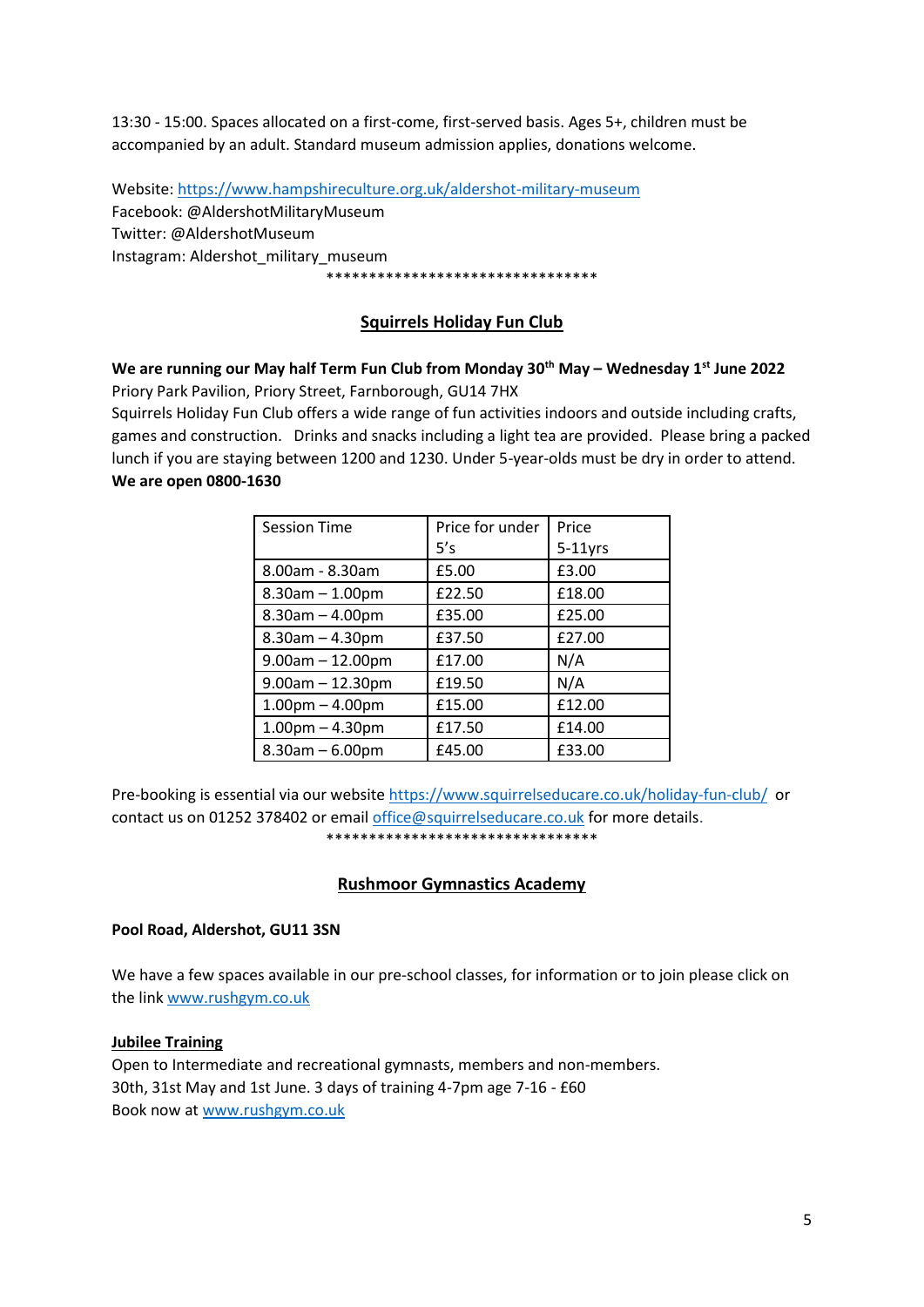# **Playgym**

There is no booking for Playgym, it is pay at the door £5 for 1 adult and 1 child and £3 for any extra children and £2 for extra adults.

During term time Playgym runs

Monday, Thursday and Friday 9:30-10:30 and 10:45-11:45

Tuesday and Wednesday 9:30-10:30 and 1:30-2:30

Half term Playgym from Monday 30<sup>th</sup> May - Wednesday  $1^{st}$  June, 9:30-10:30 and 10:45-11:45 We will be closed for the rest of the week due to the Jubilee Celebrations.

\*\*\*\*\*\*\*\*\*\*\*\*\*\*\*\*\*\*\*\*\*\*\*\*\*\*\*\*\*\*\*\*

# **Rushmoor Borough Council What's on in Aldershot, Summer 2022**

- Victoria Day **Saturday 11th June** 10am-4pm. The biggest event in Aldershot town centre! Free live music, family activities, fair rides and a Grand Parade at 11am.
- Armed Forces Day Prom in the Park **Saturday 25th June** 3:30-6pm. Grab your picnics and head to Princes Gardens for a free live concert, beer, food and stalls.
- Summer Saturday bandstand concerts July to September Noon-2:15pm. Enjoy free live music every Saturday afternoon in the Princes Gardens bandstand.
- Eco Explorers Club **Saturday 2nd July** 10am-2pm. Go wild at Eco Explorer, with lots of gardening and wildlife fun at this free club on Union Street.
- PlayFest! **Saturday 30th July** 10am-4pm. An action-packed day of fun, with free hands-on play and games for all ages in the town centre.
- Picnic and Pop festival **Saturday 30th and Sunday 31st July** Noon-10pm. Fantastic live music, children's activities, funfair, bar, and street food in Manor Park.
- Eco Explorers club **Saturday 6th August** 10am-2pm. Go Wild at Eco Explorers, with lots of gardening and wildlife fun at this free club on Union Street.
- Summer Saturdays Summer Holidays Saturdays throughout the summer holidays. Visit the town centre on Saturdays for fantastic free family fun this Summer.

For more information visi[t www.rushmoor.gov.uk/eventdiary](http://www.rushmoor.gov.uk/eventdiary) \*\*\*\*\*\*\*\*\*\*\*\*\*\*\*\*\*\*\*\*\*\*\*\*\*\*\*\*\*\*\*\*

# **Fleet Library Free Fun Singing Drop-in**

# **Fleet Library, 236 Fleet Road, Fleet, GU51 5BX.**

Fleet Library Singalong: **Every Monday afternoon 2.15-3.15.**

Do you love to sing in the bath? This group is just as much fun but with your clothes on! We are thrilled to be restarting our much loved all-in-together adult singing session. From great belters like Oklahoma to heartfelt anthems like These Boots Were Made For Walking and I Am Sailing we try to cater for all tastes and lung capacity. Singing brings great health benefits to both mind and body Come along for fun and a healthy workout in relaxed company.

\*\*\*\*\*\*\*\*\*\*\*\*\*\*\*\*\*\*\*\*\*\*\*\*\*\*\*\*\*\*\*\*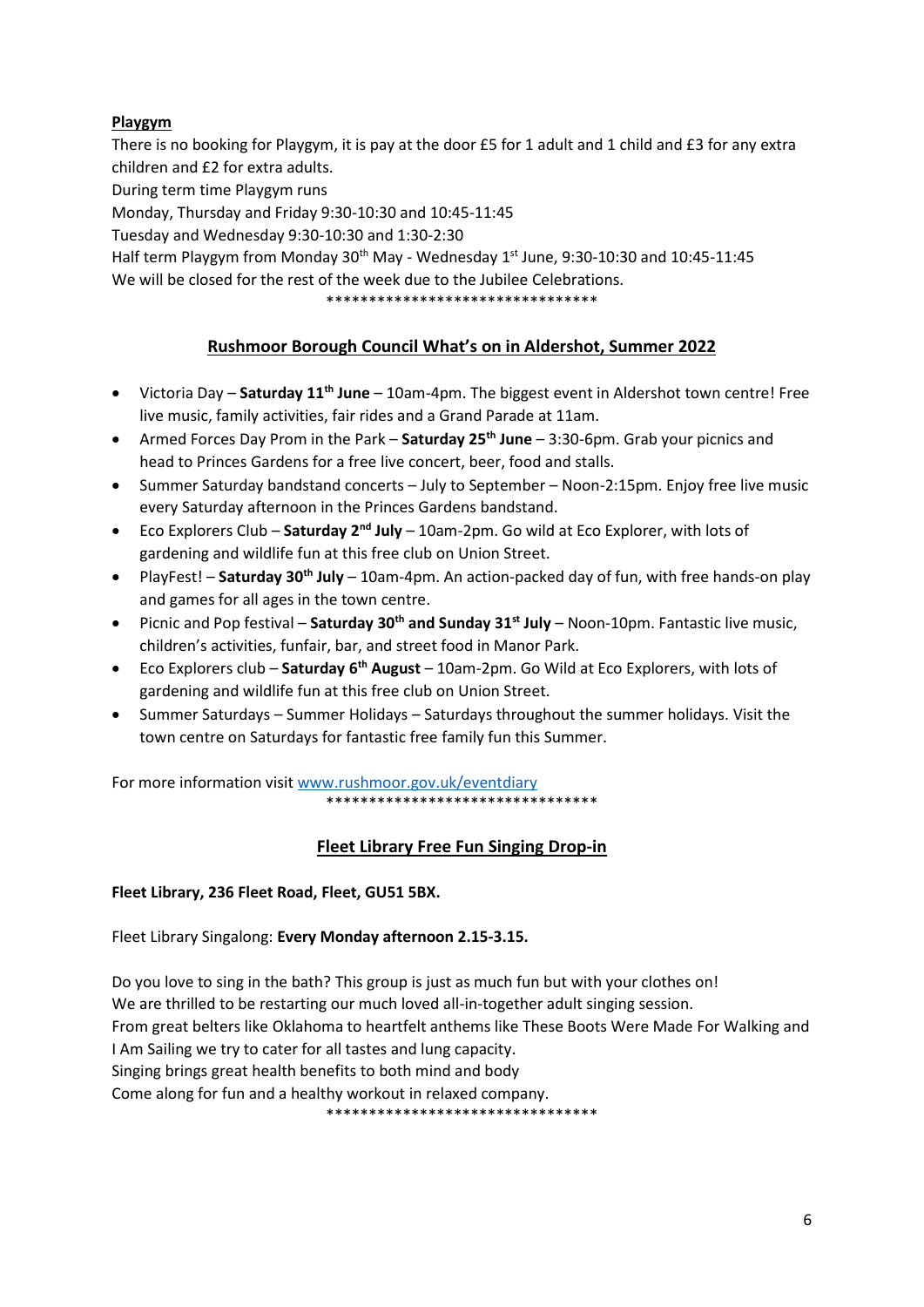# **Kaizen Karate Academy – Times and Venues**

NEW TERM – SPACES AVAILABLE ON WEDS ALDERSHOT QUEENS AVENUE CLASS

#### **Tuesday**

St Augustine's Church Hall, North Lane, Aldershot Young beginners (5+) 5.30-6.30 Senior grades / adults 6.30-7.30

#### **Wednesday**

St Andrews Aldershot Garrison Church, Queens Avenue, Aldershot 5.30-6.30 Beginners (5-teen) £6 per session

If you are interested in your child attending, please contact [Nathan Barham](https://www.facebook.com/groups/141697899265397/user/630420322/?__cft__%5b0%5d=AZVvgmsnhNFM084ngfmoKc5l6_1c35QcjgOg5Xsp1hQLuPNIPuJI8A88ABRncZZQM-w4zPx3rEfvAOnZccf6EP5v6RtXWatYL3Bye8C9r57G1Lju7aP-xs5lzkQRa0LCRyk&__tn__=-%5dK-R) or [kaizenkaratefarnborough@gmail.com](mailto:kaizenkaratefarnborough@gmail.com) or Chief Instructor Bill Cross on 07958 630 048 \*\*\*\*\*\*\*\*\*\*\*\*\*\*\*\*\*\*\*\*\*\*\*\*\*\*\*\*\*\*\*\*

#### **Wavell Campus Leisure**

#### **FACILITIES FOR HIRE**

**OPENING HOURS:** Monday to Thursday: 5pm-10pm Fridays: 5pm-8pm Saturday & Sunday: 8.30am- 6pm SPORTS HALL £40.60 PER HOUR - DANCE STUDIO £21 PER HOUR - THE WAVELL HALL £21 PER HOUR COMMUNITY HALL £18 PER HOUR - CLASSROOM HIRE £9 PER HOUR – OUTDOOR NETBALL COURTS £18 PER HOUR

#### **CLUBS & CLASSES**

Please check our websit[e www.wavellschool.org.uk/leisure/homepage](http://www.wavellschool.org.uk/leisure/homepage) for all our clubs and classes running at Wavell Campus Leisure. You will find everything you need to know on the 'What's on Where Page'

#### **PARTIES**

BOTH THE WAVELL HALL & COMMUNITY HALL ARE NOW FULLY BOOKED ON BOTH A SATURDAY & SUNDAY THE SPORTS HALL IS NOW ONLY AVAILABLE FOR PARTY HIRE FROM 3PM-6PM ON SATURDAYS & 1PM – 6PM ON SUNDAYS. HIRE PRICE IS £40.60 PER HOUR

#### **WAVELL GYM MEMBERSHIP – ONLY £10 PER MONTH**

| <b>OPENING TIMES</b>                                                         |                  |  |  |
|------------------------------------------------------------------------------|------------------|--|--|
| Monday 5pm-9pm                                                               | Friday 5pm-8pm   |  |  |
| Tuesday 5pm-10pm                                                             | Saturday 9am-6pm |  |  |
| Wednesday 5pm-10pm                                                           | Sunday 9am-6pm   |  |  |
| Thursday 5pm-10pm                                                            |                  |  |  |
| All school holidays from 9am                                                 |                  |  |  |
| Weekend opening hours can change. To double check please call 01252 317 603. |                  |  |  |
|                                                                              |                  |  |  |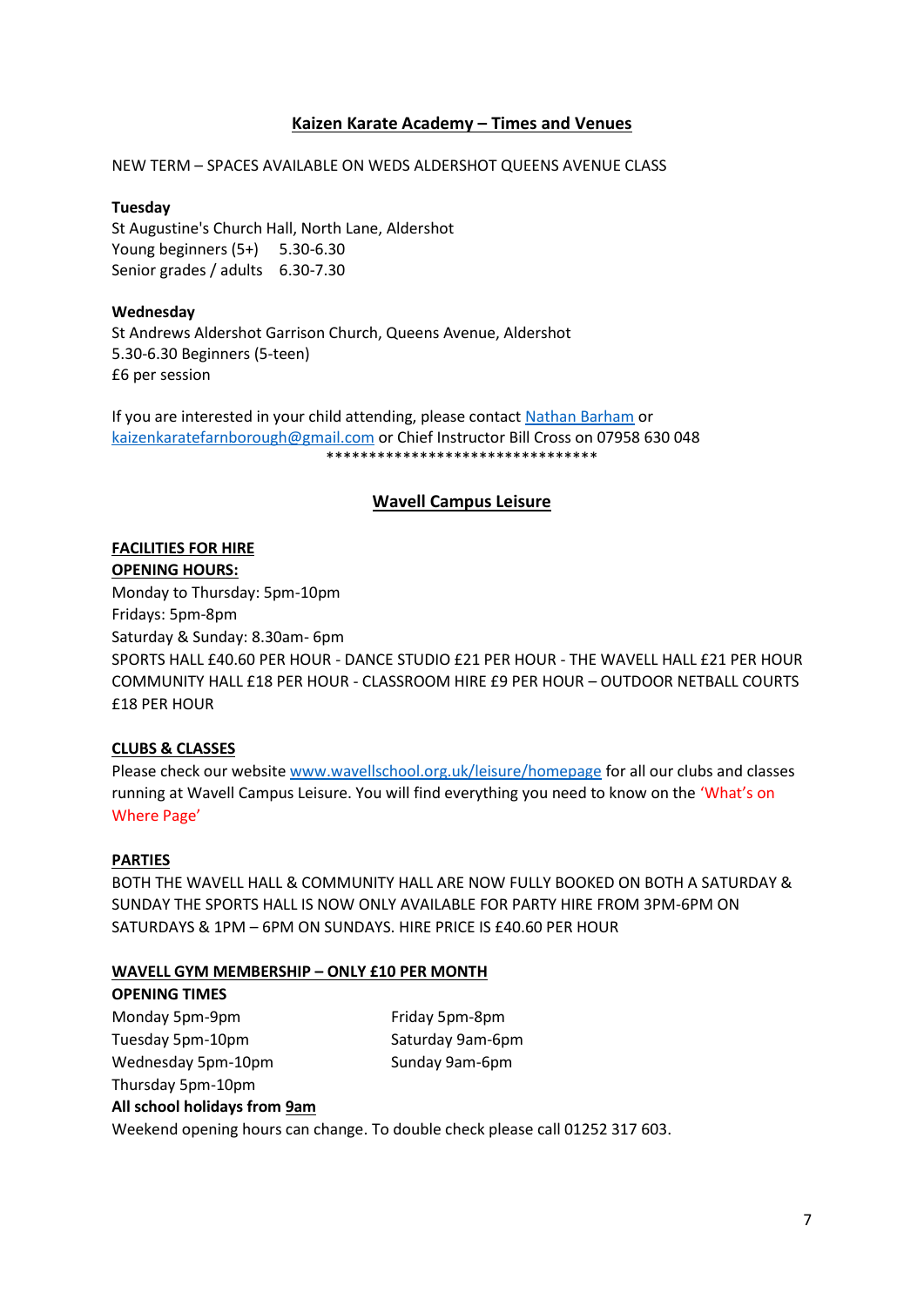#### **MAY HALF TERM 2022 HOLIDAY CAMP AT WAVELL CAMPUS LEISURE**

CM SPORTS MAY HALF TERM FROM MONDAY  $31^{57}$  MAY -  $1^{57}$  JUNE 8AM - 4.30PM For further information please emai[l info@cm-sports.co.uk](mailto:info@cm-sports.co.uk) For further information or enquires regarding hire, please email [Wavell.campus@wavell.hants.sch.uk](mailto:Wavell.campus@wavell.hants.sch.uk) check our website at [www.wavellschoolorg.uk/leisure/homepage](http://www.wavellschoolorg.uk/leisure/homepage) or call Wavell Campus Leisure on 01252 317603 Wavell Campus Leisure will be closed over the Jubilee Holidav on the 2<sup>nd</sup> & 3<sup>rd</sup> June 2022 \*\*\*\*\*\*\*\*\*\*\*\*\*\*\*\*\*\*\*\*\*\*\*\*\*\*\*\*\*\*\*\*

# **COMMUNITY SUPPORT INFORMATION**

#### **Citizens Advice Hart**

Our advisers can help you across several areas such as: -

Debt; Benefits; Housing; Employment; Family and personal matters; Taxes; Consumer and Immigration. Our Yateley office in Royal Oak Close closed on 1 April 2022 but we are delighted to say that our advisors will remain in the building with the Oakley Health Group mental health and wellbeing team to see local clients for pre-booked appointments only. We continue to see clients in our extended office space in the Civic Offices in Fleet. We also visit outreach locations in the Hart area such as Café 46 and the Yateley Community Pantry and other community venues.

Demand for our service is growing rapidly and we need more volunteers so we can help more people. If you are interested, please get in touch via our [website.](https://citizensadvicehart.org.uk/get-involved/volunteering/) We are seeking [a Treasurer Trustee](https://citizensadvicehart.org.uk/treasurer-trustee-role/) and wide variety of volunteer roles such as telephone assessors, advisers and fundraising.

One of our projects is The Forces Families Project, which offers free, confidential, independent and impartial advice, and support, to the military community in the North East Hampshire region. We advise on a range of issues such as housing, family relationships, benefits, debt, and immigration. We offer this advice to Serving personnel, their families and to veterans. We are a tri service project supporting the Army, Royal Navy and the RAF. We will look at your issues from a military perspective.

We also deliver financial capability training at Gibraltar Barracks and are working on extending the training to other areas and audiences.

We have started attending various outreach locations such as the Garrison Community Hub at Aldershot, every Tuesday morning along with coffee mornings at local schools and other venues in the North East Hampshire region.

We offer our advice through face-to-face appointments, Zoom meetings, email or telephone, whichever is best for you. We can be contacted by phone (01252 749 265) or via a referral form on our websit[e here.](https://citizensadvicehart.org.uk/projects/the-forces-families-project/)

**National Adviceline** Tel: 0808 278 7864 **(freephone number) Hampshire Macmillan Service:**  Benefits advice for people with cancer Available Monday to Friday 9am – 4pm Tel: 0344 847 7727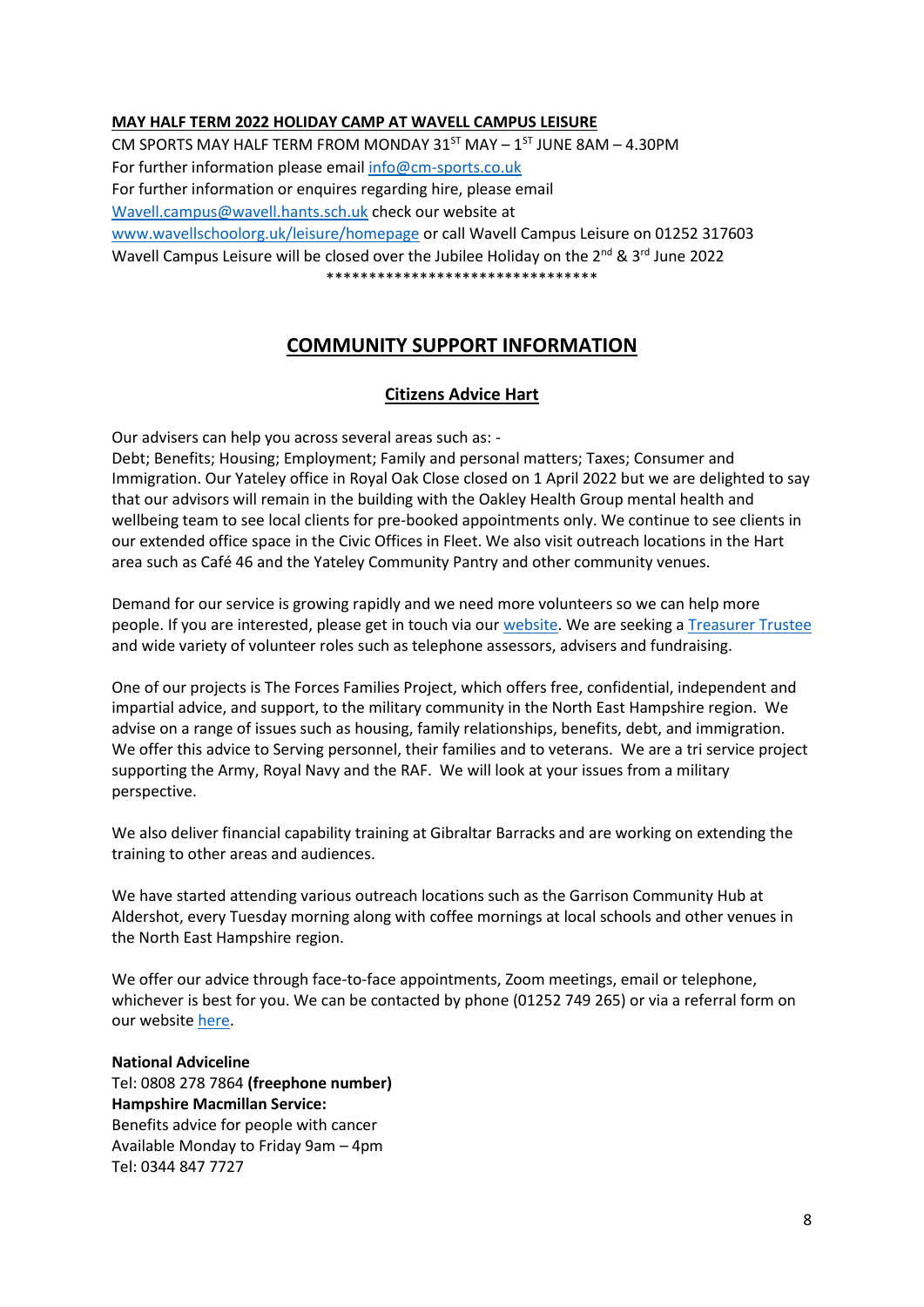Email: [macmillan.cahampshire@cabnet.org.uk](mailto:macmillan.cahampshire@cabnet.org.uk) **Citizens Advice Hart** [citizensadvicehart.org.uk/](https://citizensadvicehart.org.uk/) **Local Email** [citizensadvice@hartcab.cabnet.org.uk](mailto:citizensadvice@hartcab.cabnet.org.uk) Citizens Advice Hart Admin Line: 01252 878 435 \*\*\*\*\*\*\*\*\*\*\*\*\*\*\*\*\*\*\*\*\*\*\*\*\*\*\*\*\*\*\*\*

#### **Citizens Advice Rushmoor**

Citizens Advice Rushmoor is reshaping its service to get people quickly to the help they need. We are making telephone our first point of contact, as that is most people's preference. That way, we can also make appointments by phone or in person with the right adviser to meet people's needs.

We are also working in partnership with other agencies so they can refer people in for help easily. More information is on our website [www.citizensadvicerushmoor.org.uk/home/contact-us](http://www.citizensadvicerushmoor.org.uk/home/contact-us) our main freephone Adviceline is **0808 2787 912** and our local reception number is **01252 513 051**. \*\*\*\*\*\*\*\*\*\*\*\*\*\*\*\*\*\*\*\*\*\*\*\*\*\*\*\*\*\*\*\*

#### **Community Grub Hub CIC**

Whether you are volunteering, donating, swapping or shopping, all will receive a warm welcome from the volunteers. Any individuals or families in food poverty in the Rushmoor area can come to the store and shop for what they need. All we ask for is a few details to sign up to a loyalty card, so we can report back to our funders and donors how many people we have helped. The store is free to access but we do ask if visitors are able, that they make a small donation to help keep the project running.

We are based at: **2a Windsor Way, Aldershot GU11 1JG** We are open: every Tuesday 10am to 4pm Please signpost your families in need. For more information, please follow the project's [Facebook page](https://www.facebook.com/CommunityGrubHub) or email [grubhub@rvs.org.uk](mailto:grubhub@rvs.org.uk) \*\*\*\*\*\*\*\*\*\*\*\*\*\*\*\*\*\*\*\*\*\*\*\*\*\*\*\*\*\*

# **The Community Cupboard at the Vine Centre, Aldershot**

Food sharing to reduce food waste and tackle food poverty in our community. Our cupboard is FREE for anyone, especially families needing help with food.

Please get in touch if you need help – 01252 400 196 Opening hours: Monday – Wednesday 10am – 3pm.

FREE for anyone in the community. Just come along, no need to bring anything to donate. Donate & Exchange: You're welcome to donate and exchange items if you're able. Bring things you have in excess and see if there is something you'd like in return.

[www.thevinecentre.org.uk](http://www.thevinecentre.org.uk/) [info@thevinecentre.org.uk](mailto:info@thevinecentre.org.uk) \*\*\*\*\*\*\*\*\*\*\*\*\*\*\*\*\*\*\*\*\*\*\*\*\*\*\*\*\*\*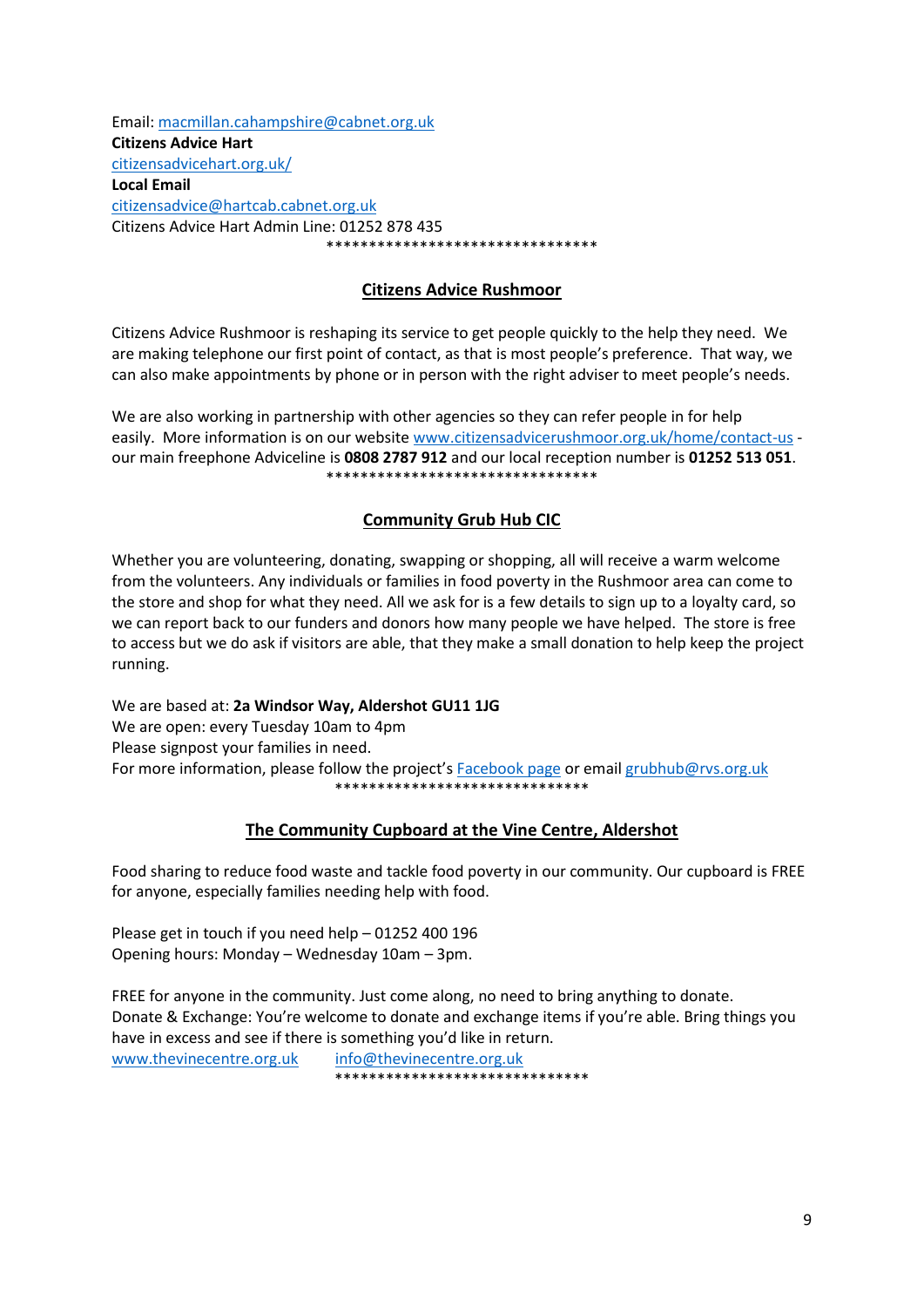# **Church of the Good Shepherd – Food Support**

#### **Free Food Essentials – Fridays 10am-12noon**

The Church of the Good Shepherd is open on Friday mornings for anyone to collect a bag of free food essential items – No Questions Asked.

At the **Church of the Good Shepherd, Sand Hill, Farnborough, GU14 8ER**

#### **The Larder Foodbank**

We deliver food parcels to families and individuals in need on Monday, Wednesday and Friday afternoons.

To receive a food parcel, you must be referred by a professional. This can be: Your Key Worker/Social Worker, your children's school, your GP surgery, Housing Association, Citizen's Advice, Rushmoor Borough Council, Christians Against Poverty (CAP). If they are happy to refer you, they will need to call the Larder Phone (07501 202546) and leave a message with your details. We can then deliver a food parcel to you.

For more information, please contact Abbie Edwards - Pioneer Community Worker Phone: 07845 175 158 Email[: community@goodshepherdchurch.org.uk](mailto:community@goodshepherdchurch.org.uk) \*\*\*\*\*\*\*\*\*\*\*\*\*\*\*\*\*\*\*\*\*\*\*\*\*\*\*\*\*\*\*\*\*\*\*\*

# **HEALTH INFORMATION**

# **NHS Health Information**

# **Worried about the health of your child?**

Worried about the health of your child? Unsure if you can stay home or need to seek healthcare support?

The NHS Frimley Healthier Together website is here to support parents and carers. It provides

- Expert advice from local healthcare professionals
- Clear traffic light system for illness advice and red flags
- Covers topics such as coughs, colds, fever, head injury, covid to mental health and emotional wellbeing

\*\*\*\*\*\*\*\*\*\*\*\*\*\*

Signposts to local services

visi[t https://frimley-healthiertogether.nhs.uk/](https://frimley-healthiertogether.nhs.uk/)

# **Mental health and wellbeing**

We all have mental health, just as we all have physical health. 1 in 6 young people aged 5 to 16 will suffer from poor mental health – it can affect anyone, but many young people feel they need to pretend nothing is wrong. No matter how difficult life can feel at times, there are free sources of support available.

The Frimley Healthier Together website has a section on children and young people's mental health. It provides information and links to sources of support some of which are online, some of them are face-to-face. Some of these sources are local – others are national. Visit[: https://frimley](https://frimley-healthiertogether.nhs.uk/mental-health/your-local-mental-health-resource)[healthiertogether.nhs.uk/mental-health/your-local-mental-health-resource](https://frimley-healthiertogether.nhs.uk/mental-health/your-local-mental-health-resource)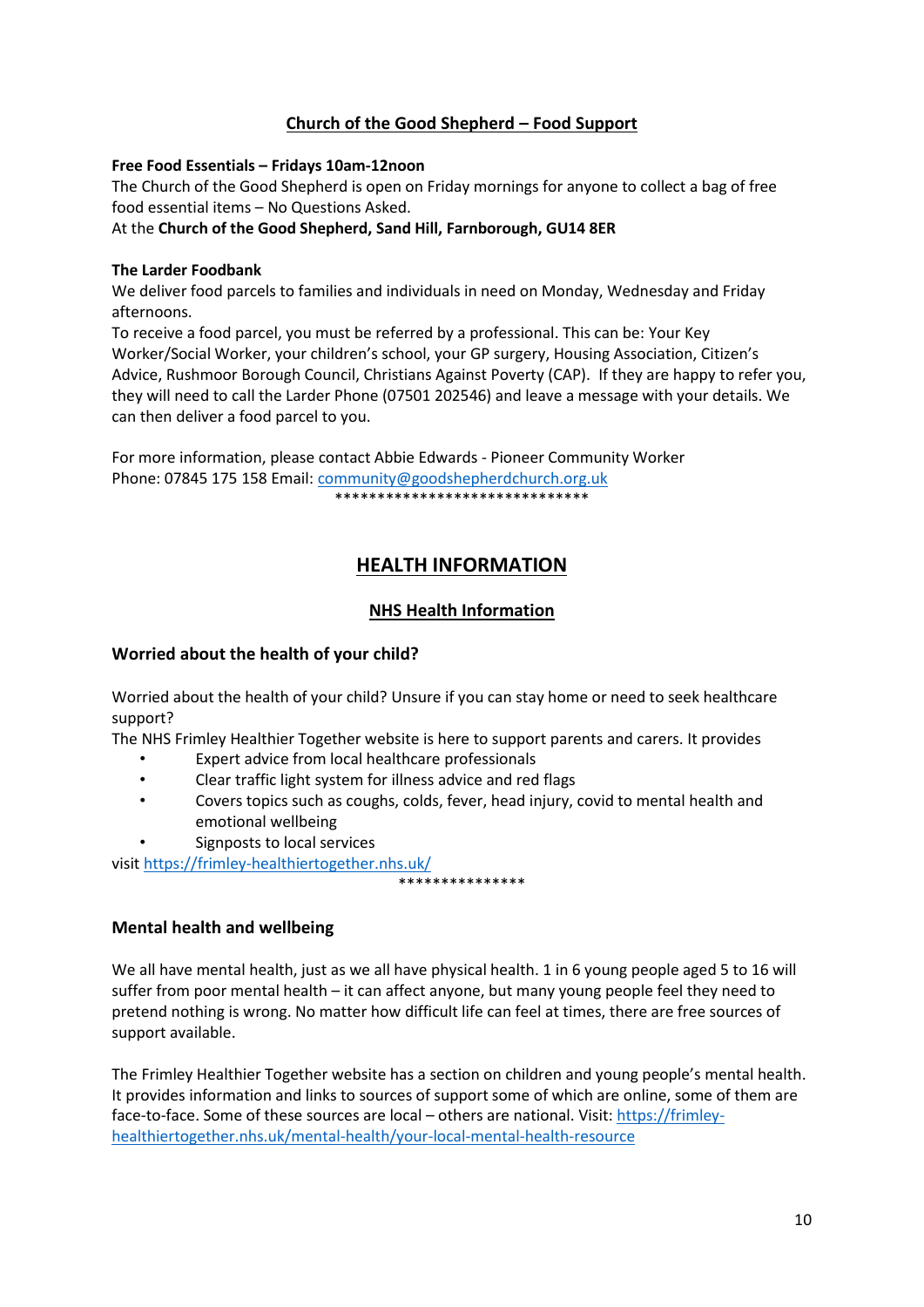Resources for children and young people include:

**Little Blue Book on Sunshine:** The #littlebluebookofsunshine booklet, shares mental health and wellbeing advice for children and young people across Hampshire. It shares lots of tips and things you can do now to feel better and where to get help when you need it. Download it now for free via the Apple Books or Google Play Books.

**#CopingGuides**: The guides list some of the best reliable and free sources of information and advice to help children and young people and their families to cope with life under lockdown and beyond. The young person's guide contains lots of useful self-help apps and websites and a range of resources, including local and national services to support young people with their mental health. Visit[: #Coping guides | Frimley Health and Care](https://www.frimleyhealthandcare.org.uk/coping%E2%80%AF)

[Kooth](https://www.kooth.com/) **Offers a [Digital online counselling](https://www.kooth.com/)** and emotional well-being support  service for young people in Hampshire. It is a free, safe, secure and anonymous means of accessing support for all emotional health and wellbeing needs providing users with access to a professional team of qualified counsellors. Kooth has a range of additional support features such as discussion boards, magazines and wellbeing activities, providing additional support with peer to peer and community support. All elements of the site are safe and secure and pre-moderated. Young people in Hampshire aged 11-25 have Free access to the service.

[No Limits Safe Haven](https://nolimitshelp.org.uk/get-help/health-wellbeing/safe-havens/) provides a safe space for children and young people aged 10-17. No Limits offers out of hours emotional and practical support with your mental health in a confidential, friendly and supportive environment. Currently providing an online, telephone and face-to-face service (by appointment only) in Farnborough.

#### Hampshire Counselling services

For young people aged 14-17 call: 02380 224 224 or visit: [www.nolimitshelp.org.uk](http://www.nolimitshelp.org.uk/) For young people 5-17 Call: 02382 147 755 or visit: [www.hampshireyouthaccess.org.uk](http://www.hampshireyouthaccess.org.uk/)

These Hampshire wide counselling services allow young people an opportunity to talk to a trained person in confidence, about anything of worry or concern. Counsellors are trained to listen to young people's issues and worries without judgement and without telling them what to do. The services offer face to face, online and telephone and group sessions depending on choice and need.

**Sasha's Project** is a not for profit organisation that was set up in memory of a local Hampshire resident.

The project runs a drop in crisis centre at the Point Youth Centre, Harlington Way, Fleet, GU51 4BP. Open 10pm-6am every Saturday night. It is a safe haven for young people aged 16-25 who are experiencing a mental health crisis or suicidal ideation. It offers a caring, non-clinical environment and complete confidentiality.

**The Point Youth Centre, Harlington Way, Fleet GU51 4PB** Contact number to call (during opening hours only) 0774 111 7655 For more information visi[t www.facebook.com/sashasproject](http://www.facebook.com/sashasproject)

#### [Hampshire CAMHS](https://hampshirecamhs.nhs.uk/%C2%A0)

Hampshire CAMHS provide emotional wellbeing and mental health support for children and young people aged 6 to 18, registered with a GP in North East Hampshire. The Hampshire CAMHS website provides a safe, trustworthy and engaging platform for any young person, parent/carer or professional wanting to access high quality, accessible information, advice, guidance on emotional and mental health and wellbeing. If you are waiting to hear about your first appointment and things are getting worse or you are worried that you haven't heard, please phone 0300 304 0050 Monday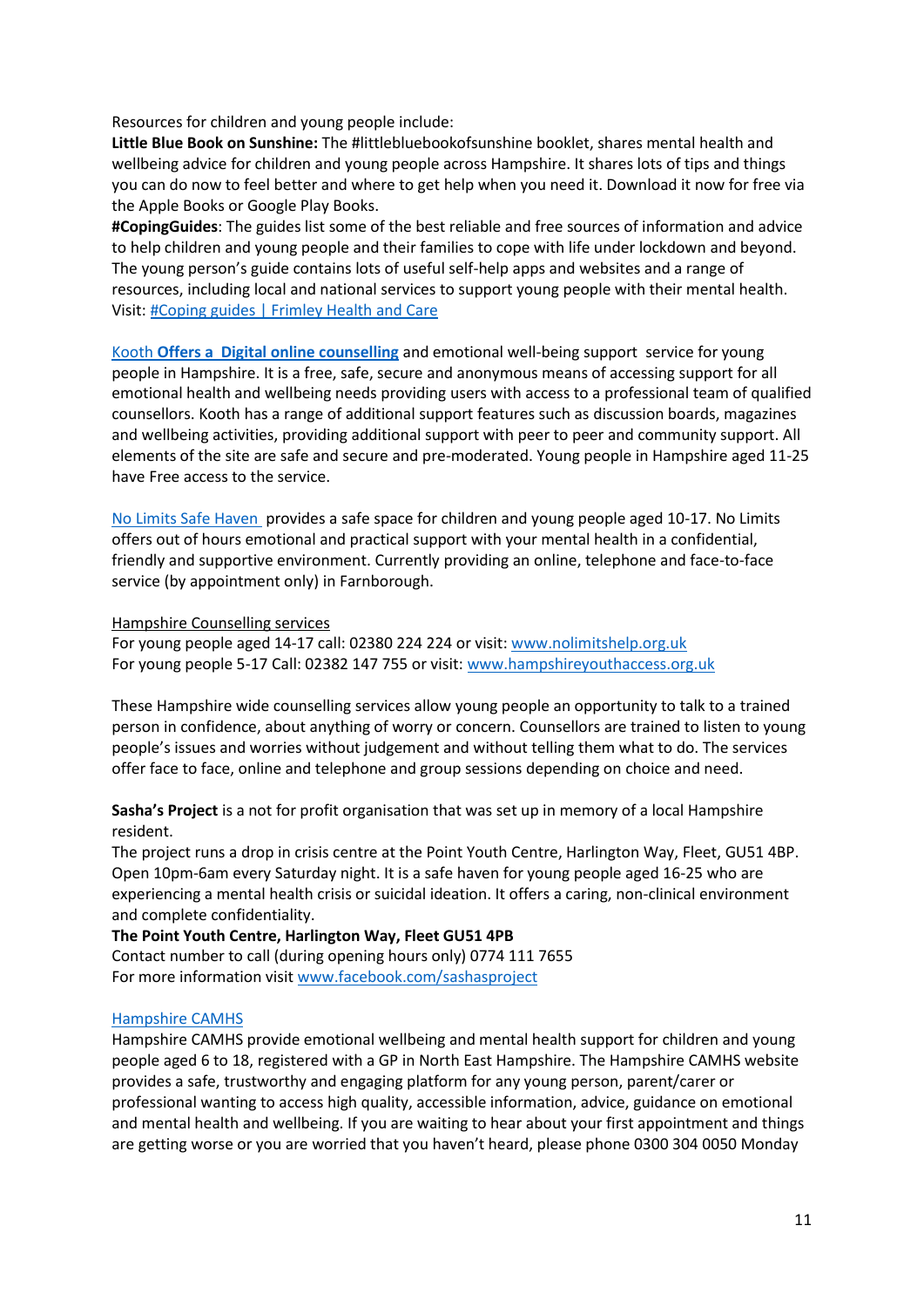to Friday 9am to 5pm. Outside of these hours, if you need urgent help please contact 111, where our Paediatric Mental Health Practitioners will be able to help you. \*\*\*\*\*\*\*\*\*\*\*\*\*\*\*\*

#### **FREE online parenting courses for local families**

The Solihull Approach offers free online e-learning courses for parents/carers. Courses include top tips from childcare, education and NHS health experts including midwives:-

- Understanding your pregnancy, labour, birth and your baby
- Understanding your baby
- Understanding your child 0 to 19 years
- Understanding your teenager's brain and a version for teenagers themselves

The online guides contain advice relevant to expectant parents, parents, grandparents and carers of children of all ages including those with Special Educational Needs and Disabilities (SEND). The guides are also available in different languages.

Access to the guides is unlimited with no expiry date, so you can return as and when you need and want to. Each guide has between 5 to 11 sessions which last roughly 20 minutes each, there are also activities that can be carried out between courses.

Registration is quick and easy **- click** [here](https://inourplace.co.uk/) **– or visit** [www.inourplace.co.uk.](http://www.inourplace.co.uk/) Apply the access code '**PARENTING'**.

Visit[: https://www.frimleyhealthandcare.org.uk/maternity/news/posts/2020/july/free-online](https://www.frimleyhealthandcare.org.uk/maternity/news/posts/2020/july/free-online-parenting-courses-available-to-local-families/)[parenting-courses-available-to-local-families/](https://www.frimleyhealthandcare.org.uk/maternity/news/posts/2020/july/free-online-parenting-courses-available-to-local-families/)

\*\*\*\*\*\*\*\*\*\*\*\*\*\*\*\*\*\*\*\*\*\*\*\*\*\*\*\*\*\*

# **Solent NHS Trust Sexual Health Services**

**Sexual Health Clinic** Mon-Fri Aldershot Centre for Health level 4 **Young Person Walk-In Clinic 18 years and under 15:00 - 17:00**

Condoms and Get it on cards, Contraception Information, including how to get emergency contraception

Chlamydia and other STI testing information.

#### **Useful links:**

**Relationships and Consent** -- a free bitesize resource for organisations working with young people. <https://www.letstalkaboutit.nhs.uk/media/1453/spotlight-on-guidance.pdf> [https://www.letstalkaboutit.nhs.uk/media/1456/spotlight\\_consent.pdf](https://www.letstalkaboutit.nhs.uk/media/1456/spotlight_consent.pdf)

**Free NHS Sexuality training (LGBTQ+)** <https://www.letstalkaboutit.nhs.uk/network-training/sexuality-training/>

#### **Sign up to your own Personal Health Record** - [https://solenttrust-](https://solenttrust-my.sharepoint.com/:i:/g/personal/kirsti_wooldridge_solent_nhs_uk/EXXywF0c1otIuiFd_kEIImsByzWj7dzaM6T8TZ0DnVX47g)

[my.sharepoint.com/:i:/g/personal/kirsti\\_wooldridge\\_solent\\_nhs\\_uk/EXXywF0c1otIuiFd\\_kEIImsByzW](https://solenttrust-my.sharepoint.com/:i:/g/personal/kirsti_wooldridge_solent_nhs_uk/EXXywF0c1otIuiFd_kEIImsByzWj7dzaM6T8TZ0DnVX47g) [j7dzaM6T8TZ0DnVX47g](https://solenttrust-my.sharepoint.com/:i:/g/personal/kirsti_wooldridge_solent_nhs_uk/EXXywF0c1otIuiFd_kEIImsByzWj7dzaM6T8TZ0DnVX47g)

\*\*\*\*\*\*\*\*\*\*\*\*\*\*\*\*\*\*\*\*\*\*\*\*\*\*\*\*\*\*\*\*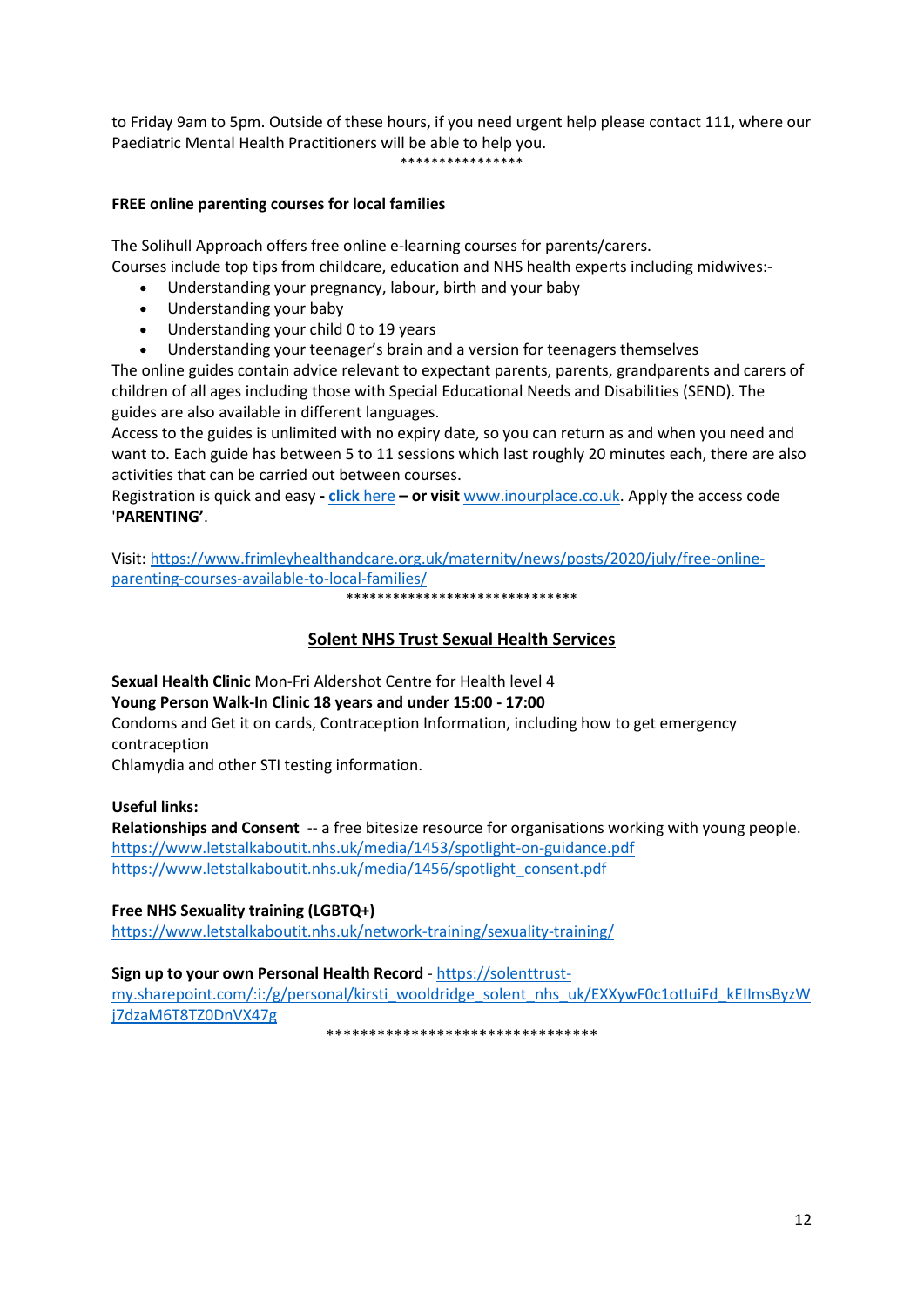# **Rushmoor & Hart School Nursing Service**

The chat health texting service is still running 8.30am-4.30pm Monday to Friday (excluding bank holidays). This service is for 11-19 year olds and is a confidential texting service. Text: **07507 332 160**

The Parent Chat Health service started on the 1st June and parents have been using this contact for advice and support. Text: **07507 332 417** 9:00am-4:30pm Monday to Thursday 9:00am-4:00 Friday.

In addition to this our Duty phone line remains open for advice and support and general queries: **01252 335 655** or you can email us at [randhsnteam@southernhealth.nhs.uk](mailto:randhsnteam@southernhealth.nhs.uk)

School nursing are following national guidance and are able to offer telephone advice/video conference calls regarding the following:

- · Emotional health
- · Healthy lifestyle,
- · Parenting advice: accident prevention, sleep and toilet training, behaviour management
- · Supporting children and young people with complex or additional health needs
- · Support for children and young people not in school in accessing health

Support and information about your local school nurse team is available from the Hampshire Healthy Families websit[e https://www.hampshirehealthyfamilies.org.uk/](https://www.hampshirehealthyfamilies.org.uk/) \*\*\*\*\*\*\*\*\*\*\*\*\*\*\*\*\*\*\*\*\*\*\*\*\*\*\*\*\*\*

# **Hart Voluntary Action Counselling Services**

#### **121 Adult Counselling**

121 Adult Counselling offers a safe and confidential space for a person to explore their experiences and emotions without fear of judgement.

121 Adult Counselling supports adults (18+ years), who are potentially at risk of suicide, or who are self-harming or considering self-harm. We are offering up to 20 one-to-one Counselling sessions on a weekly basis with the same counsellor each week. Each session will last for 50 minutes and will be at the same time and place each week.

Sessions can take place face-to-face or via Zoom video calling. At present face-to-face sessions will take place at Odiham Cottage Hospital.

Please complete the referral form on our website at <https://www.hartvolaction.org.uk/counselling/121-adult-counselling/> The service is **free** to access.

#### **121 Youth Counselling**

Free Weekly Counselling Sessions for Young People aged 11-25. Sessions run on a weekly basis for up to 50 minutes each with the same Counsellor each week. We offer Counselling both face-to-face, from Odiham Cottage Hospital and online. We offer a young person up to 20 Counselling sessions with the same Counsellor each week. Being longer term means that a Young Person is able to explore more issues with their Counsellor and will potentially deal with the route of any problem rather than just the presenting issue.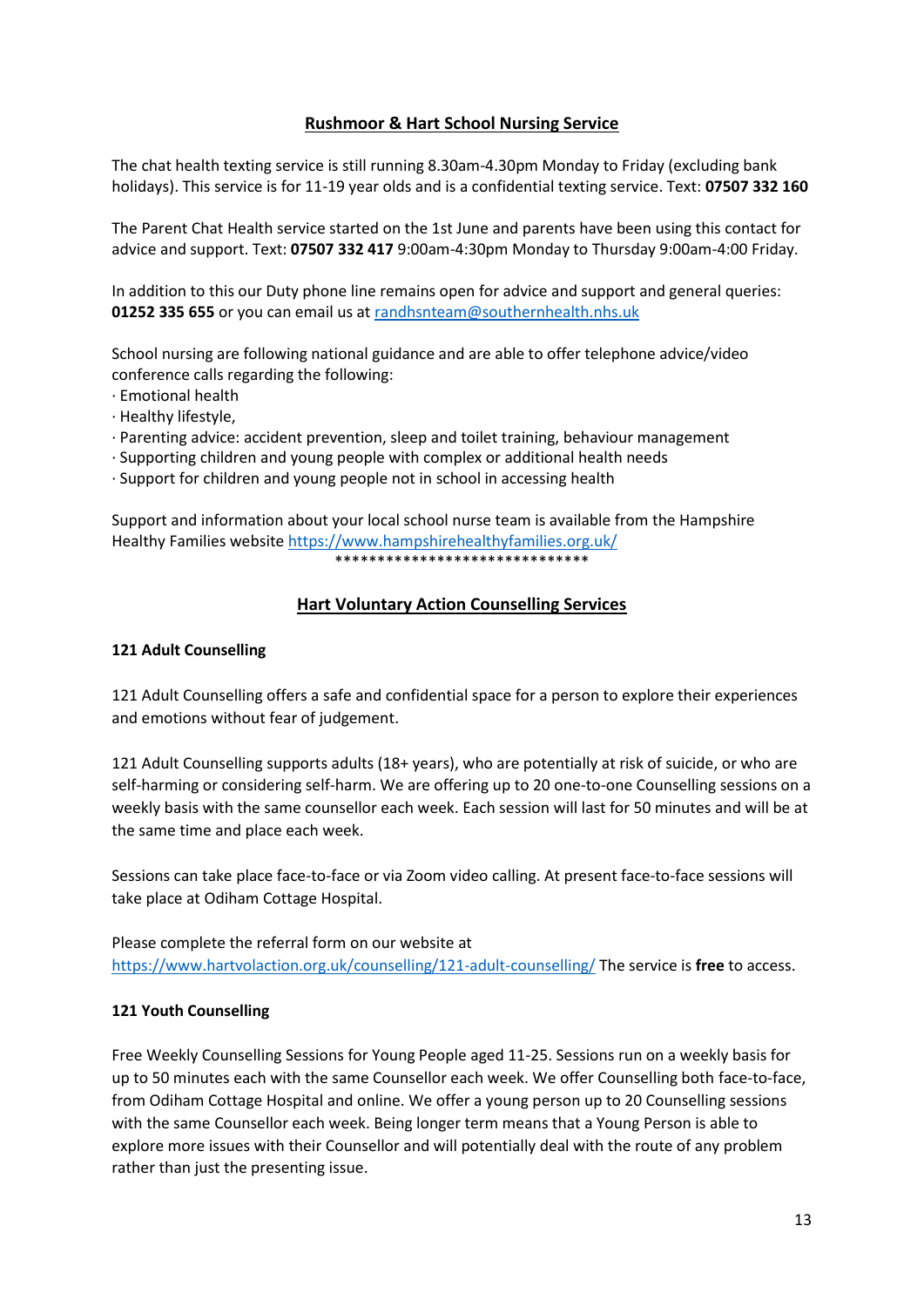If you would like Counselling and you live in Hart, go to school in Hart or are registered with a Hart surgery, then please fill in the Referral Form on our website <https://www.hartvolaction.org.uk/counselling/youth-counselling/>Alternatively, please call 01252 815 652.

#### **Sunshine and Showers**

Sunshine and Showers offers Anxiety and Depression Support groups in Odiham. It is a chance to share with others your experience of anxiety and depression in a non-judgemental environment. Evening and daytime groups are available and each one lasts for an hour and a half. Groups are open to anyone struggling with anxiety or depression who want the support of others. All groups are run by a facilitator and a co-facilitator.

For further details please visit our website at <https://www.hartvolaction.org.uk/counselling/anxietydepression-support/> where you will find a referral form to our service or call 01252 815 652.

#### **Family Therapy – New Service now open to referrals**

Our new Family Therapy Service is offered to families who live in Hart and Rushmoor. We are now taking referrals into this service.

This is an opportunity for families to be supported by having family sessions together. A family will be offered group Family sessions for those members of the family who want to participate. Parents and Young People will also be offered individual Counselling or Play Therapy. For further information please visit:<https://www.hartvolaction.org.uk/counselling/family-therapy/> \*\*\*\*\*\*\*\*\*\*\*\*\*\*\*\*\*\*\*\*\*\*\*\*\*\*\*\*\*\*\*\*

# **Fortify Mental Health & Wellbeing Services**

Fortify are a Farnborough based child and youth service, that work tirelessly around Hampshire and Surrey to help teenagers and young adults build resilience and mental wellness. We want parents and carers to know they're not alone in their struggles to help teens get through difficult years. We know that with the right support, we can get teens through anything. It's ok not to be ok.

Private mental health assessment doesn't have to be scary. We can help you to find out where and how to start feeling better. Take back control of your mental health and of your life. [I WANT HELP](https://www.fortify-services.com/contact)

We believe in supporting everyone in the local community, with emotional wellbeing and mental health. We know how important it is to identify emotional triggers as early as possible. We want to help young people avoid experiences that might lead them into high-risk situations, such as criminal gang affiliation or self-harming. Our bespoke sessions are tailor-made to the individual, or specifically designed for groups of people suffering with the similar problems.

These youth support services are for anyone over the age of 13 who wants to improve their life, their mental health and their wellbeing.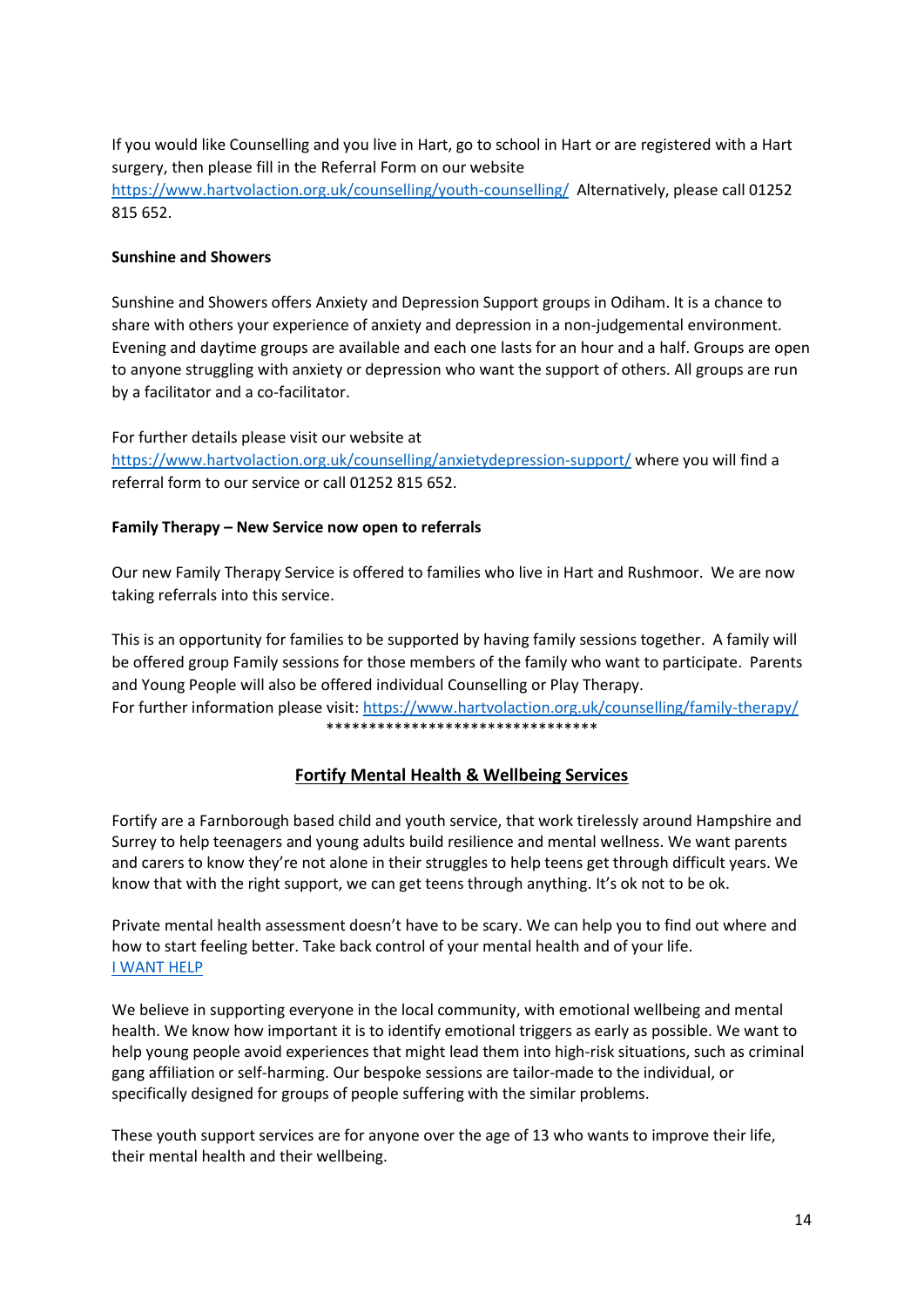We work with schools, councils, private businesses and individuals, using **no judgement** therapy and counselling. Our self-exploration, self-love and self-esteem boosting techniques **really work** and time and again, we see young people transform into happy, confident, carefree individuals**.** 

## **Youth Counselling Service**

No judgement, one to one support from a qualified youth support worker. Our teen counsellor team can help anyone over the age of 13 who wants to gain a better understanding of themselves. A completely confidential service which covers a whole range of areas such as anxiety, bereavement, anger management, low self-esteem, self-harming or stress (to name just a few). Whatever your struggle, we want to help you find solutions and improve your mental health and wellness.

# **Mentoring Young People**

Inspiring young people with our bespoke mentoring programme. Any young person aged between 13 and 24 can benefit from having a mentor that essentially 'has their back' as they work out where things have been heading in the wrong direction.

We recommend our mentoring service for young people who are struggling with

- How to communicate thoughts and feelings to the world
- Emotional wellbeing and mental health
- Having a lack of real direction and purpose
- Feeling like nobody understands them

Additional support is given via school or at home, to help learn different ways to communicate and respond.

#### **Emotional Regulation Course**

These courses are all to do with understanding and controlling your emotions.

We coach teens about how they can 'allow' the feeling, without being engulfed by it, as well as healthy responses to those feelings that are non-destructive.

Emotional development in adolescence is critical to teens health moving forwards into adulthood and learning these skills early is a key way to ensure better relationships.

#### **Dialectical behaviour therapy** (DBT)

DBT is a talking therapy related to cognitive behavioural therapy. It's specifically designed to help those who feel emotions very powerfully and often feel overwhelmed by their emotions.

With roots in Dialectical Behavioural therapy and Mindfulness, our sessions give you a better understanding of the links between a triggering event; the felt emotion, physical bodily reaction and acted out behaviour. This cycle can be interrupted and changed at any point. The courses are delivered to young people and adults alike.

#### **Life Skills for Teens**

Our practical life skills for teens programme are aimed at secondary school pupils. We offer handson skills training in the plumbing, electrical and construction industries

Pupils can be enrolled onto a 6,12 or 18 week programme, where they will learn practical skills for life, whilst receiving training on the safe use of tools.

At the end of the programme, they will have gained not only functional practical skills, but an enhanced feeling of self-esteem and self-worth. Opens new avenues for future training and development.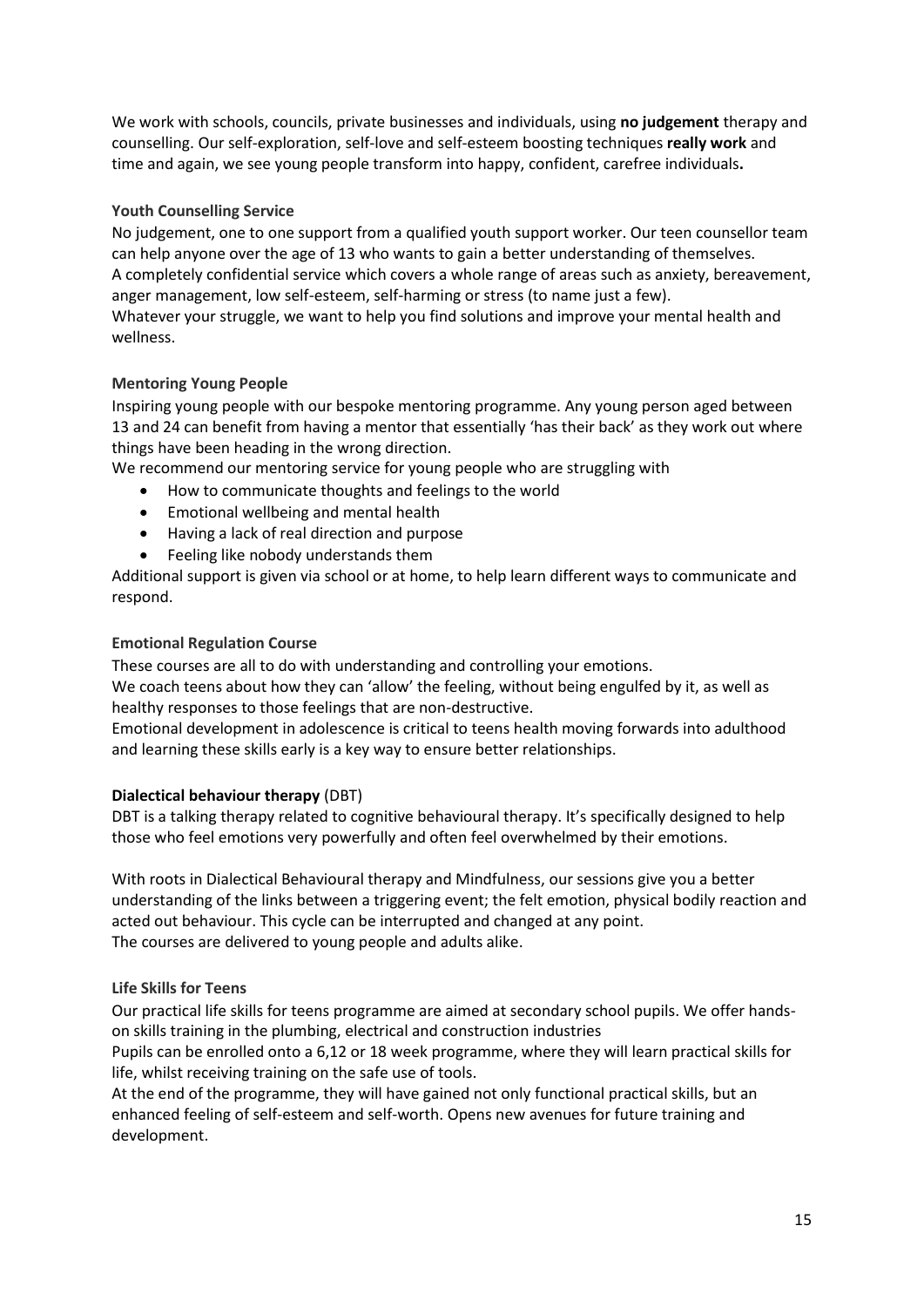#### **Mindfulness for Teens**

Fortify understand the importance of looking after your own wellbeing, which is why we offer our mindfulness for teens sessions. These sessions help young people notice signs of anxiety, anger, selfesteem or any negative emotion, learning to manage them before they take over.

Teens can learn how to identify where you hold tension in your body, and how to use the breath as a powerful tool to overcome feelings of anxiety and stress.

These simple tricks will help any young person dealing with day-to-day life, giving them back control of their minds and bodies.

#### **Parenting Teens**

We offer group meetings for those parenting teens who are struggling with how to interact with their child. Feel supported in a safe and confidential space, in which you can share your experiences and gain vital advice.

Guest speakers may attend sessions if this is welcomed.

\*\*\*\*\*\*\*\*\*\*\*\*\*\*\*\*\*\*\*\*\*\*\*\*\*\*\*\*\*\*\*\*

# **No Limits Young People's Safe Haven**

#### **No Limits – Safe Haven NEHF Service Update!**

The aim of Safe Haven is to provide young people of North East Hampshire & Farnham covering areas including Farnborough, Aldershot, fleet to name but a few, access to out of hours emotional and practical support with their mental health, providing them with the tools and techniques to enable them to be as safe as possible and to make positive changes.

For more details, please see our website: Safe Havens - [No Limits \(nolimitshelp.org.uk\)](https://nolimitshelp.org.uk/get-help/health-wellbeing/safe-havens/) Safe Haven for North East Hants & Farnham (NEHF) is currently based at **Shieling House, 30 Invincible Road, Farnborough, Hants, GU14 7QU** on **Monday 6:30-10PM** and **Thursday 6:30PM-10PM.** 

In addition to face-to-face appointments, we are also offering an online webchat and text/phone service on a **Wednesday** evening, **from 5pm to 8pm and Saturday** 10.30am - 1.00 pm.

**\*Please note: Safe Haven NEHF runs as a crisis support service and as such, we do not hold young people for more than a couple of months. Our aim is to support them through their crisis, give them the appropriate tools and coping strategies to use and pathway them onto appropriate services/provisions e.g., youth clubs.** 

Please use the following number to get support for yourself, or a friend/family member: 07918259361. This phone number is only on during the allocated service times (as above). If we are closed, please leave a voicemail or text OR alternatively emai[l safehaven@nolimitshelp.org.uk.](mailto:safehaven@nolimitshelp.org.uk) **\*\*\*\*\*\*\*\*\*\*\*\*\*\*\*\*\*\*\*\*\*\*\*\*\*\*\*\*\*\*\*\***

# **Anxiety Among Friends**

Anxiety Amongst Friends in Hampshire and Surrey is a private non-professional Facebook support group for people struggling with their mental health who might not want to talk to loved ones or professionals. The group offers a safe, caring non-judgemental space where people can be listened to when needed, and access professional support if wanted. Directory of services available and downloadable self-help books.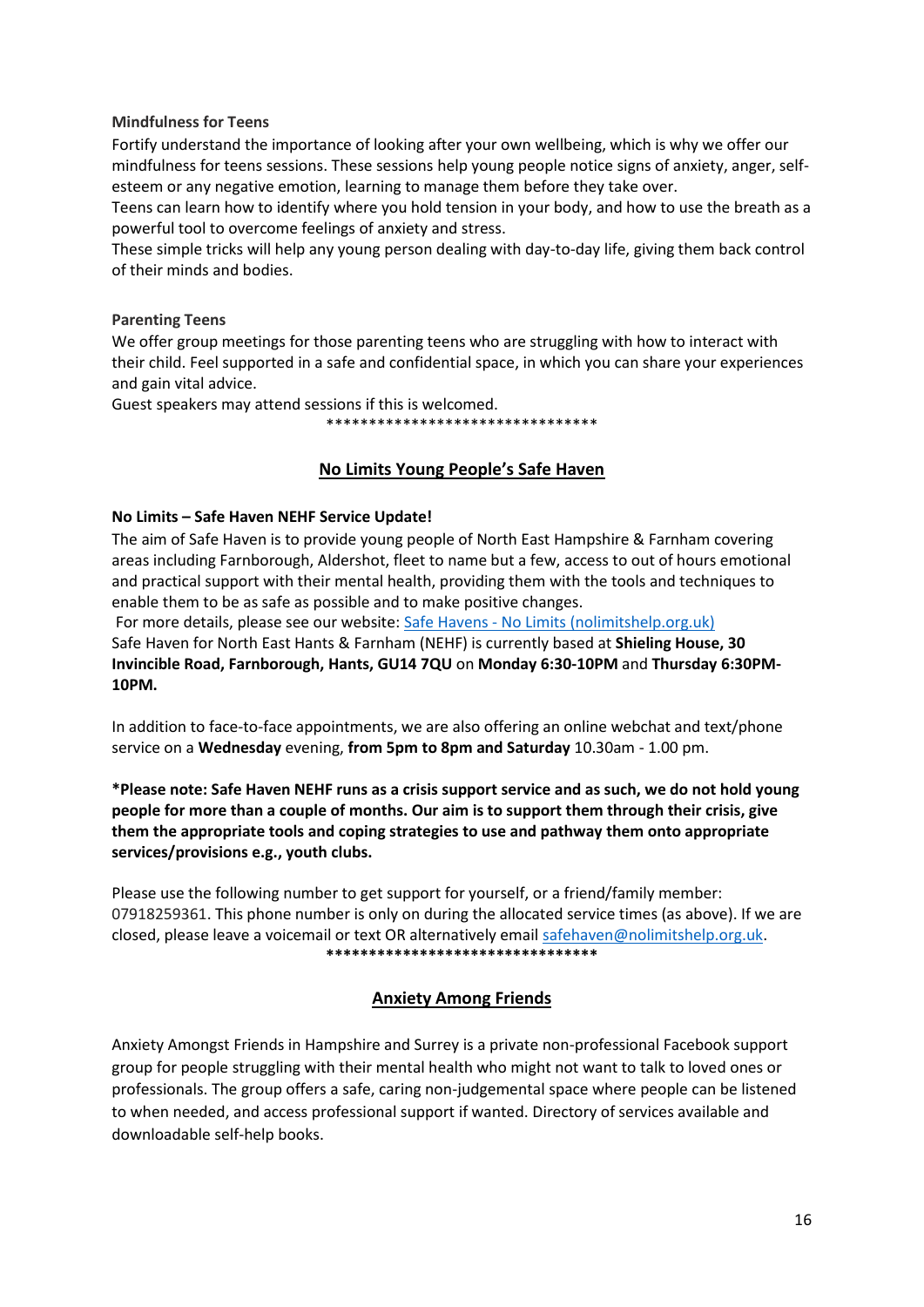Link to the page: <https://www.facebook.com/supportingmentalhealthinhampshireandsurrey/> Email address for questions: [AnxietyAmongstFriends@outlook.com](mailto:AnxietyAmongstFriends@outlook.com) ................. **Kind to Mind**

#### **Upcoming Events**

[Anxiety Management Workshop \(Free/Donations Appreciate\)](https://www.eventbrite.co.uk/e/anxiety-management-workshop-tickets-336585445127?aff=efbevent&fbclid=IwAR2_cDW9arQuAs7WouYVLKxJyYCVLGjbaZO1ohJMIAb8iTDe2tLdqAUcC5Q) – **29th June 10am – 11:30am** – Online via Zoom [Wellness in the Meadow 2022 \(Free Family Festival\)](https://www.eventbrite.co.uk/e/276646034737) – **17th September 10am – 9pm** – Gostrey Meadow, Farnham

#### **Mental Health Support**

Kind To Mind is an organisation that uses donations to fund free mental health support for anyone who would like it. We offer workshops and  $\overline{coaching}$  (group and 1:1) on topics such as anxiety management, mindfulness, personal development mindsets and self-esteem. All of these services are free due to those who generously donate. Due to high demand of our services, we also offer the opportunity for clients to pay privately for talks, workshops and coaching (see ou[r Services](https://www.kindtomind.org/services-4) page for details).

If you are looking for better ways to manage your mental health, get support or would get involved in our community, then please [contact us here.](https://www.kindtomind.org/contact)

[www.kindtomind.org](http://www.kindtomind.org/)

# **TalkPlus**

At TalkPlus, we know life can be challenging and overwhelming, often resulting in less time for yourself, a lack of sleep and time spent overthinking. We can help by giving you the tools to cope with the stress of day-to-day life. We offer free NHS talking therapies to anyone aged 16+ struggling with mild and moderate mental health difficulties such as stress, low mood and worry registered with an NHS GP in North East Hampshire and Farnham.

Whilst we are not a crisis service, like with physical health conditions it's good to seek advice sooner rather than later. For more severe and enduring difficulties it may be that another service is better suited to your needs. If in doubt about referring, you can discuss the best option with your GP.

For more info check out our website [www.talkplus.org.uk/](https://eur02.safelinks.protection.outlook.com/?url=http%3A%2F%2Fwww.talkplus.org.uk%2F&data=04%7C01%7Cliz.glenn%40hart.gov.uk%7C5000f6419135438a4c3a08d98a695b4c%7C437487d01c5f47b6bd4ea482ae3b011e%7C0%7C1%7C637693007381045653%7CUnknown%7CTWFpbGZsb3d8eyJWIjoiMC4wLjAwMDAiLCJQIjoiV2luMzIiLCJBTiI6Ik1haWwiLCJXVCI6Mn0%3D%7C1000&sdata=8hVJrKV3EzfaS3vVk2bEtDWfcX4Ibgg8p6cc5R6%2FXbE%3D&reserved=0) Instagram @talkplus\_nhs/ Facebook @talkplusiapt Twitter @TalkPlusNHS \*\*\*\*\*\*\*\*\*\*\*\*\*\*\*\*\*\*\*\*\*\*\*\*\*\*\*\*\*\*

# **Shape Up 4 Life Hampshire – Free support to lose weight and keep it off**

Your evidence based programme to make healthy choices a sustainable habit. Face to face support in the community / Virtual classes / ShapeUp4Life app Visit our website here: [www.shapeup4lifehampshire.co.uk](http://www.shapeup4lifehampshire.co.uk/)  Call 023 8218 0287 or Text 'ShapeUp' to 66777 \*\*\*\*\*\*\*\*\*\*\*\*\*\*\*\*\*\*\*\*\*\*\*\*\*\*\*\*\*\*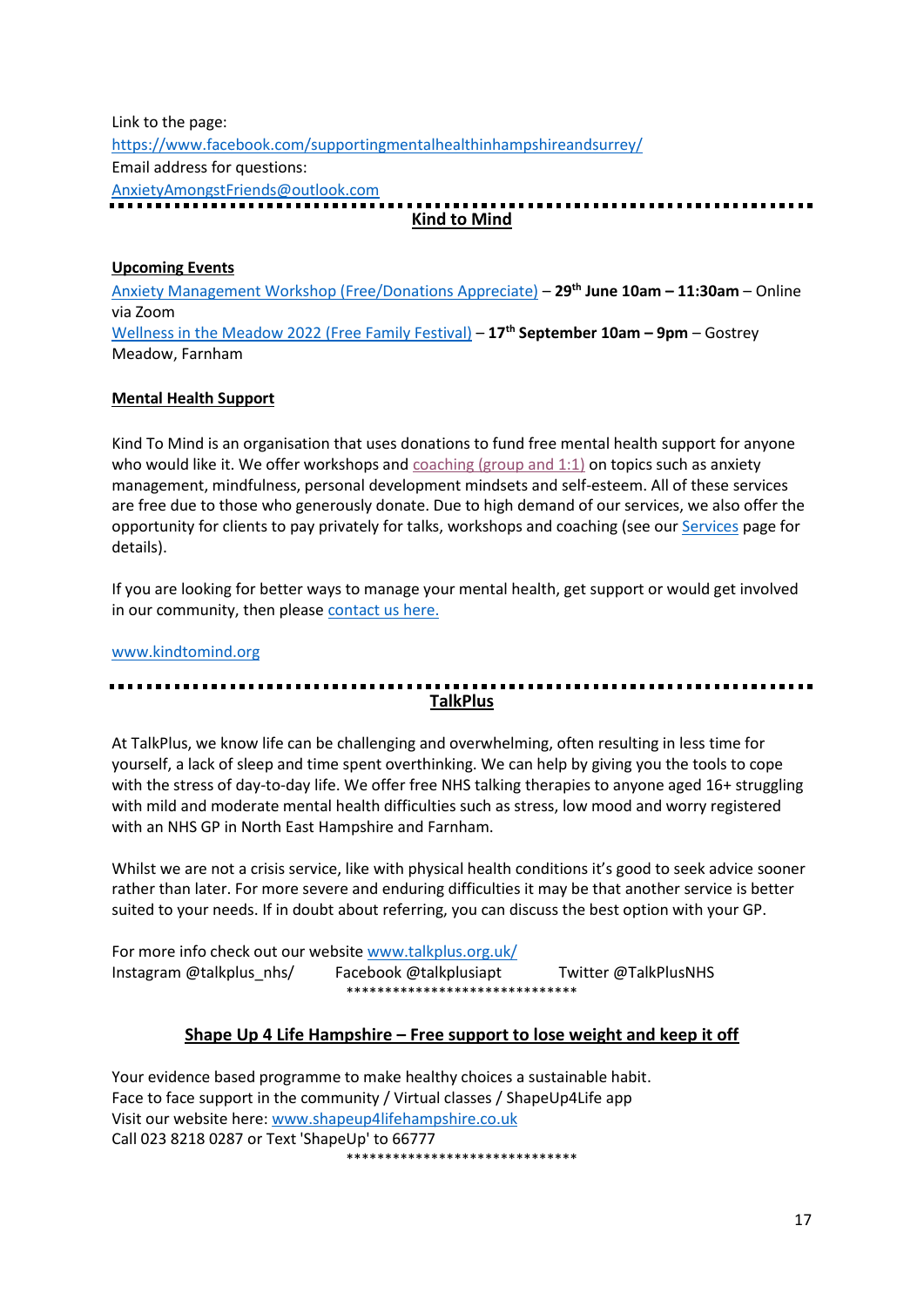# **No Limits - Smoking cessation workshops for professionals working with young people**

#### **What are we offering?**

No Limits are providing, on behalf of Hampshire County Council, **FREE** workshops for schools, colleges and establishments working with young people to develop a 'whole settings' approach to smoking and vaping.

#### Workshops include:

Training to help you embed smoking prevention within your educational setting Latest guidance on vaping and young people Engaging parents, staff and colleagues to create a smoke free environment Resources for sessions, peer education and policy development Participants will be provided with a toolkit of resources to promote a whole settings approach that can be modified according to need.

All training will be delivered online or face to face, working to Covid 19 guidance. If you would like more information or to book a place on our multi-establishment online workshops or to arrange a workshop tailored to your establishment, please contact [lisa.brodie@nolimitshelp.org.uk](mailto:lisa.brodie@nolimitshelp.org.uk) \*\*\*\*\*\*\*\*\*\*\*\*\*\*\*\*\*\*

# **No Limits - FREE substance misuse training for professionals working with young people**

What will the workshop provide?

- Increased awareness of prevalence and signs and symptoms of substance use.
- Availability of free resources on alcohol and drugs for use with young people
- Examples of good practice (policy, curriculum, links to PSHE, support for young people)
- Who should attend?
- Professionals working with Young People including, Senior Managers/PSHE/PDC leads pastoral support youth workers
- Please contact [lisa.brodie@nolimitshelp.org.uk](mailto:lisa.brodie@nolimitshelp.org.uk) to book your free place on an open course or arrange a tailored session for your establishment. \*\*\*\*\*\*\*\*\*\*\*\*\*\*\*\*\*\*\*\*\*\*\*\*\*\*\*\*\*\*\*\*

# **Smokefree Hampshire**

Smokefree Hampshire helped over 3600 people quit smoking last year and are here to help. The service is completely free, and the 12-week program can be in person or over the phone and consists of weekly support from friendly stop smoking specialist adviser who will provide any medications you need to help you quit, free of charge. Go Smokefree to feel healthier and save money.

Phone 01264 563039 for further information or text Quit to 66777. \*\*\*\*\*\*\*\*\*\*\*\*\*\*\*\*\*\*\*\*\*\*\*\*\*\*\*\*\*\*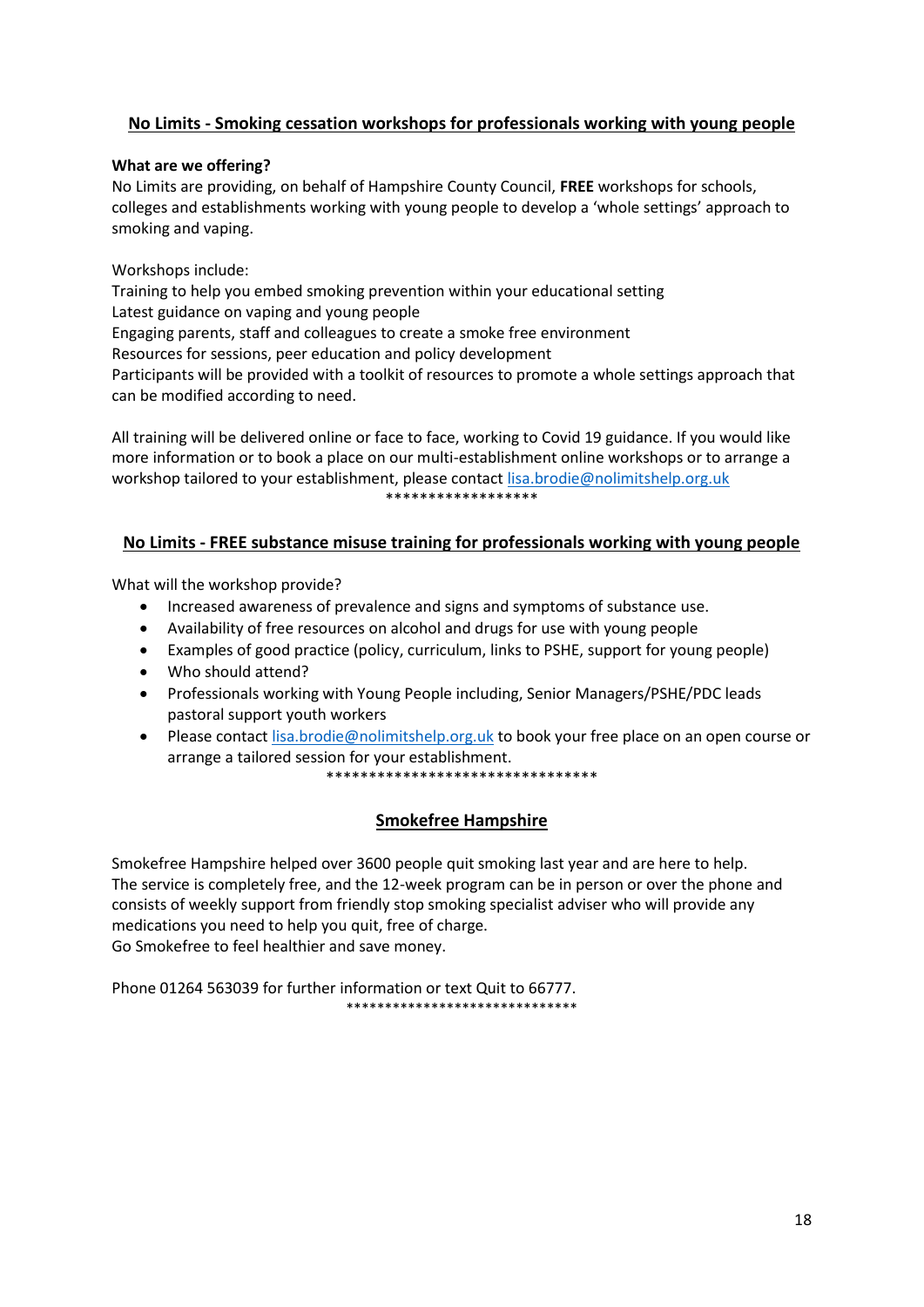# **NEWS FROM AND FOR RUSHMOOR & HART SCHOOLS & COLLEGES**

# **Farnborough College of Technology**

#### **FREE Family Fun Day this June**

Farnborough College of Technology's Family Fun Day is back! Taking place on Saturday 18 June 2022, 10.30am to 2.30pm, the College will be welcoming local families to their Boundary Road campus (GU14 6SB) for a day filled with free activities. With everything from face painting to go-karting, there will be something on offer for all ages. Food and refreshments will be available for purchase. Find out more and register for updates at [www.farn-ct.ac.uk/events.](http://www.farn-ct.ac.uk/events)

#### **Adult Education and Degrees Open Event**

Parents – could a new qualification be the next step in your career? Boosting your education could open doors to new industries or help you work towards a promotion. Find out about courses for adults at Farnborough College of Technology and degrees available at University Centre Farnborough by visiting their Open Event on Wednesday 22 June 2022, 4-7.30pm. Register now at [www.farn-ct.ac.uk/events.](http://www.farn-ct.ac.uk/events)

#### **Farnborough Entrepreneurs Take on the Dragons**

Five student-run businesses are set to receive an investment towards their ventures, as part of Farnborough College of Technology's recent Dragons' Den Entrepreneurship Competition. The business-leaders of tomorrow were challenged with pitching their ideas to a range of professionals throughout the competition, facing three accomplished 'dragons' in the finals to secure their win. Winning students included:

**Milky Marketing** – a digital marketing agency for small micro enterprises, run by business degree students Holly Hammond and Caitlin Morris.

**Bolster** – an app-based home device repair company, run by HND Computing student Mikya Wilkins. **eDrinkSupplies** – an online energy drink sales business, run by Film and Broadcast degree student Daniel Bench.

**CleanCatch** – a range of sustainable personal hygiene products in the form of tablets for travel and domestic use, created by A Level student Will Fanthorpe.

**The Gallery Buzz** – a business brewing mead using locally-sourced ingredients at affordable prices, run by catering students Josephine Wright and Toby Parish.

\*\*\*\*\*\*\*\*\*\*\*\*\*\*\*\*\*\*\*\*\*\*\*\*\*\*\*\*\*\*\*\*

# **Inclusion Hampshire**

Inclusion Hampshire are a specialist education provider supporting young people with mental health and additional learning needs who may struggle with mainstream school. Based across two sites, we have Inclusion Learning Centre for our Pre 16 learners in Chineham and Inclusion College for Post 16 learners in Hook.

Our approach combines a bespoke academic programme tailored to the learners' personal needs, with a focus on mental health and well-being.

We believe that every young person, no matter their additional need, background, experience or history has the right to feel heard, understood and validated.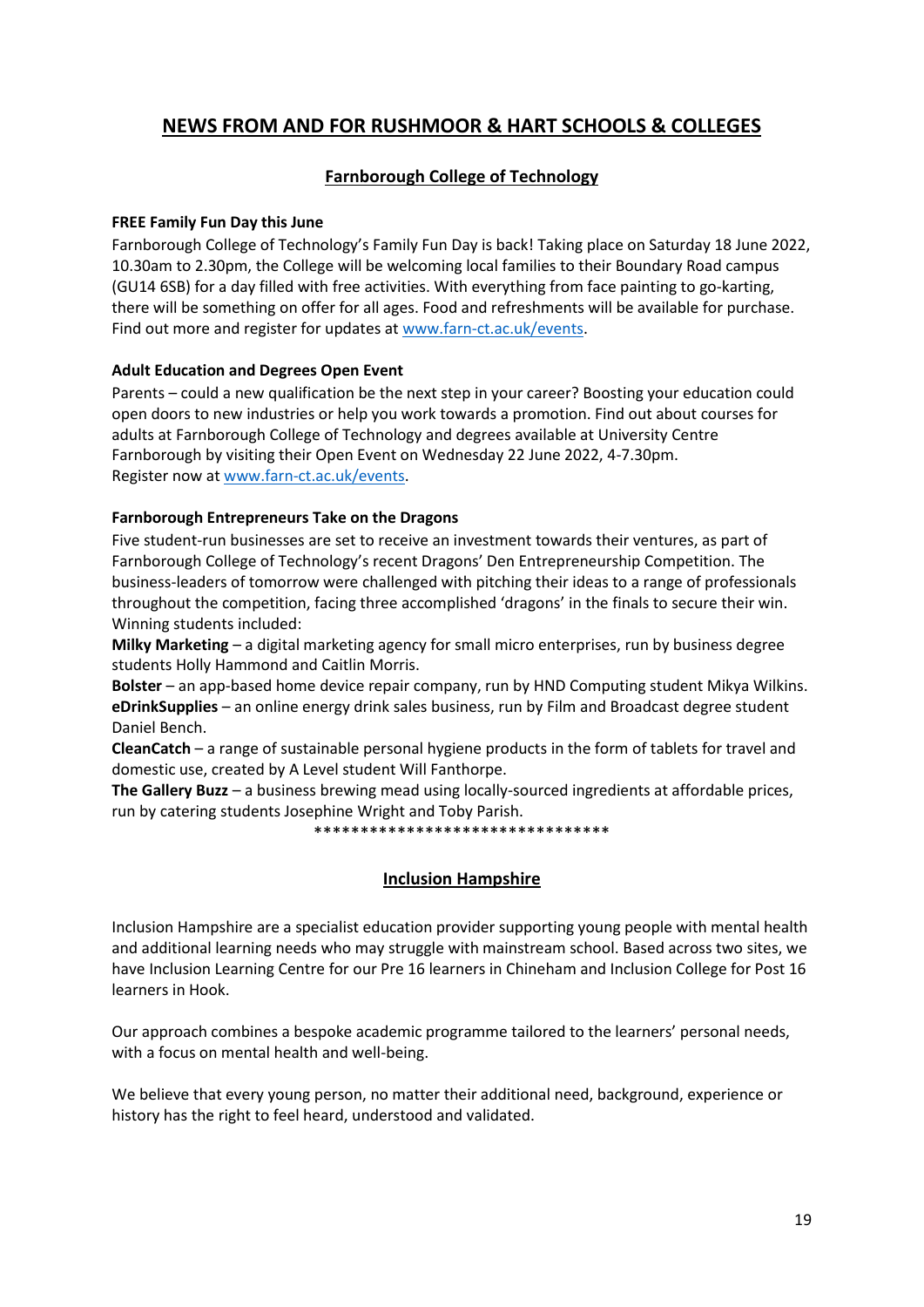We are going through a period of development and growth here at Inclusion and our College site is moving to larger premises at the end of the month, meaning we'll be able to offer even more diverse programmes to a larger number of students.

The expansion of this and our pre 16 centre mean we have a number of different vacancies we're looking to fill.

Find out more details and all about us on our website at [www.inclusionhampshire.org.uk](http://www.inclusionhampshire.org.uk/) \*\*\*\*\*\*\*\*\*\*\*\*\*\*\*\*\*\*\*\*\*\*\*\*\*\*\*\*\*\*\*\*\*\*\*

# **NEWS FROM PARTNER ORGANISATIONS AND GROUPS**

# **FREE Play Resources Available**

Following our recent giveaway day, Rushmoor Borough Council still have some second hand play resources left to rehome (includes board games, jigsaws, arts & crafts items). Items are free, but we are asking for a donation to the Mayors' charities (includes Phyllis Tuckwell). So far, we have raised over £400!

If you would like to see the list of items available, please email

[communitydevelopment@rushmoor.gov.uk](mailto:communitydevelopment@rushmoor.gov.uk) and we will email the list to you from  $24<sup>th</sup>$  May. The list will include details of what is available, how to reserve items and when then can be collected. Items will be available on a first-come, first-served basis. You will have until 29th May to reserve items.

# **Please note**:

- Only one request per setting will be accepted, so please consult colleagues before completing the form
- The condition of items is unknown
- Items are taken on the understanding that sets may be incomplete, or parts broken and if necessary, it is up to the 'new' owner to dispose of any item safely
- The items have not been used for a few years and have been sitting in a lockup, so we would advise that they are cleaned and sterilised where possible before use

\*\*\*\*\*\*\*\*\*\*\*\*\*\*\*\*\*\*\*\*\*\*\*\*\*\*\*\*\*\*\*\*

# **Breakout Youth**

Breakout Youth offer a confidential support service for young people aged 11 to 25, who are lesbian, gay, bisexual, transgender, questioning or unsure of their sexuality or gender identity.

Young people who identify as LGBTQ+ or are unsure, often feel isolated and alone with their sexuality or gender identity. At Breakout Youth, you will find a group of likeminded young people and that you can socialise with safely.

There are trained youth workers to support you throughout the session. You'll also find help with those feelings of isolation or confusion.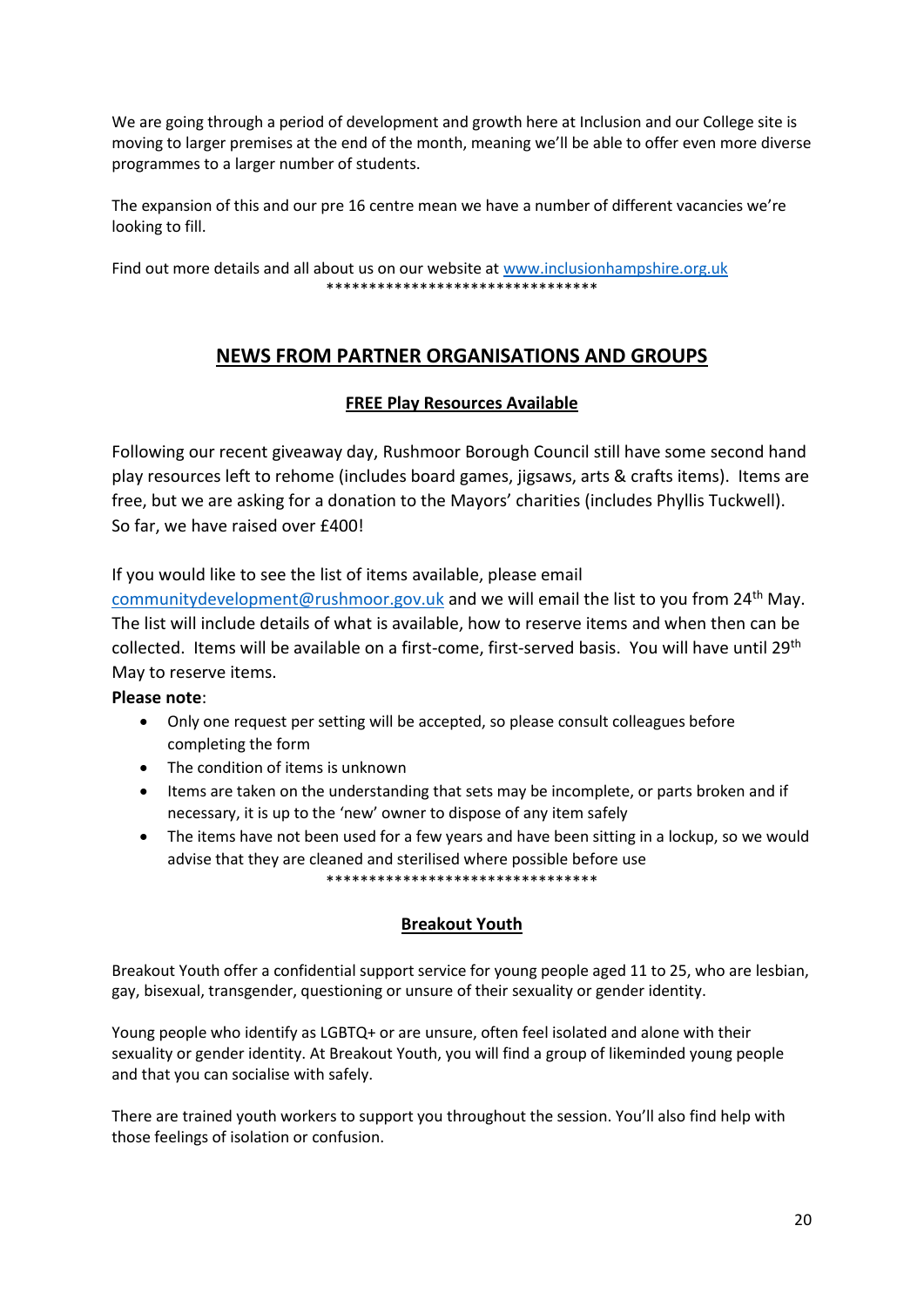We run a confidential virtual youth group for young people across Hampshire, and young people from Rushmoor and Hart are invited to join us. We also run a 'face to face' youth groups Across Hampshire- in Basingstoke, Andover, New Milton, Marchwood, Southampton and the IOW. Young people from Rushmoor and Hart are welcome to join attend these groups if they can travel to the venue.

If you would like more information or sign up for one of our groups, you can visit our website[www.breakoutyouth.org.uk](http://www.breakoutyouth.org.uk/) , call 023 8022 4224 or email us at [hello@breakoutyouth.org.uk](mailto:hello@breakoutyouth.org.uk)  \*\*\*\*\*\*\*\*\*\*\*\*\*\*\*\*\*\*\*\*\*\*\*\*\*\*\*\*\*\*\*\*

# **Hart & Rushmoor Young Carers**

Hart and Rushmoor Young Carers is a project managed by Hart Voluntary Action - a local charity based in Fleet which supports the voluntary and community sector. We deliver a support service to anyone aged 7-25 years living in Hart and Rushmoor who cares, unpaid, for a family member who is ill, disabled, has a mental health condition or an addiction.

We run term-time young carers clubs at Mayfield Community Centre in Farnborough on the following nights:

Monday from 6.30-8.30pm for School Years 7-10 (i.e., 11-15 years) - Senior Group, Tuesday from 5.30-7.30pm for School Years 3-6 (i.e., 7-11 years) - Junior Group, Every other Thursday from 6.30-8.30pm for 16-25 year olds – Young Adult Carers (YAC) Group. Transport is available for those young carers without access to a vehicle or where their home situation makes it difficult for parents to transport them. Attendance is free and there is no charge for any of the activities or refreshments provided.

The main focus of the clubs is on the young carers having fun, meeting/socialising with others in a similar situation and receiving respite from their caring responsibilities. An additional aim is to give the young carers as many enjoyable, educational and challenging activities as possible to help improve their confidence and self-esteem, develop new skills and cope with issues that affect their lives.

The objective of the YAC Group is to help the YACs (Young Adult Carers) get advice and information about education, careers, benefits, work, money/debt, housing, relationships and health, so they can make plans for their future and have the same opportunities as other young people. 1:1 support is also available.

We also have a young leader programme which gives members aged 14+ a chance to get involved in the mentoring of other young carers and play a part in running activities at our clubs. We provide additional opportunities for members to attend trips and residentials with other young carers, including annual events such as the Young Carers Festival at YMCA Fairthorne Manor in Southampton.

We have also recently started introducing specific activities at our Junior and Senior Young Carers Clubs (known as the Exploration Programme), aimed at exploring the young person's caring role, recognising the impacts caring can have on them and the challenges this brings, and teaching strategies to cope with certain situations. We have also introduced the new Carers Star resource developed by Triangle for young carers at all our clubs. This is an evidence-based outcomes tool designed to support and measure change in different areas of a young carer's life when working directly with others.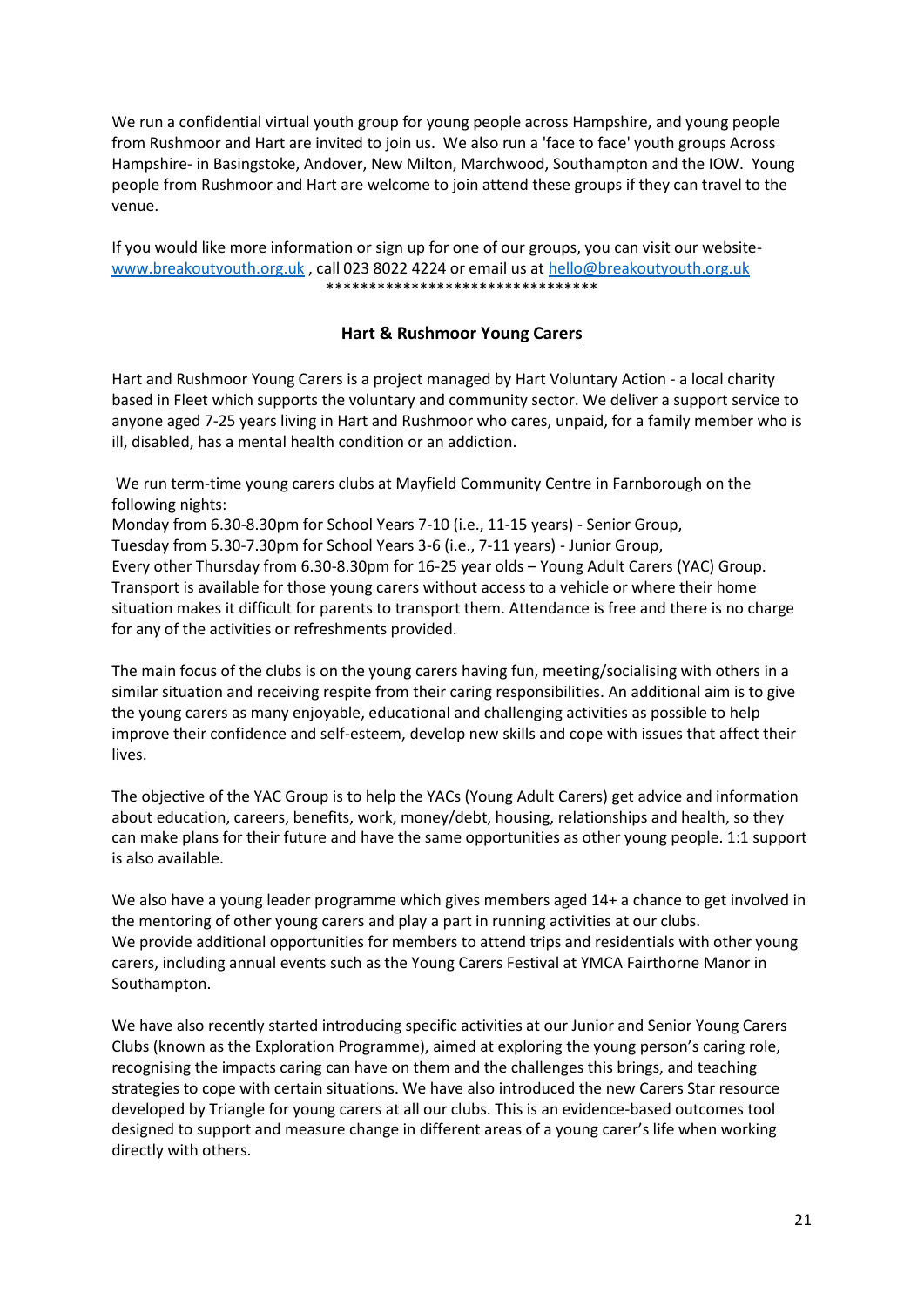We are still accepting new referrals and undertaking Initial Needs Assessments either in school or within the family home.

We also have a Facebook page [\(HartandRushmoorYC\)](https://www.facebook.com/HartandRushmoorYC/) where we post details about any activities planned. We also share posts which we think may be useful to our young carers and their families, including information on local support groups.

A young carer can be referred to the project by a member of their family, their school or college, or by a health and social care professional.

To find out more, please contact Team Lead Lindsay Graham by e-mail at [youngcarers@hartvolaction.org.uk](mailto:youngcarers@hartvolaction.org.uk) or phone on 07983 030 689, or visit the [Hart Voluntary Action](https://www.hartvolaction.org.uk/services-for-residents/young-carers-support/)  [website](https://www.hartvolaction.org.uk/services-for-residents/young-carers-support/) to download a copy of the referral form.

\*\*\*\*\*\*\*\*\*\*\*\*\*\*\*\*\*\*\*\*\*\*\*\*\*\*\*\*\*\*\*\*

#### **Hart Voluntary Action**

#### **Volunteering to support children, young people, parents and families in North Hampshire**

A quick search of the Volunteer North Hampshire website will give you 101 opportunities to volunteer for community organisations and charities which support children, young people and their families across North Hampshire. From hands-on roles as helpers at parent/ toddler groups, or family support volunteers for Barnado's or Home-Start, to virtual support for Hampshire SENDIASS as a social media volunteer, to taking on those essential behind the scenes roles of Trustees and School Governors, there is a whole range of opportunities available to suit individual availability, skills and interests.

Why not take a look at the Volunteer North Hampshire website and get in contact with your local Volunteer Centre in Hart or Rushmoor for more support.<https://www.volunteernorthhants.org/> \*\*\*\*\*\*\*\*\*\*\*\*\*\*\*\*\*\*\*\*\*\*\*\*\*\*\*\*\*\*\*\*

#### **Home-Start Hampshire**

Our team of dedicated staff and volunteers in Rushmoor & Hart have now returned to providing face to face support for families in need and can offer help with many areas such as reducing isolation, parenting, establishing family routines and providing emotional support.

Due to high demand, we are currently only accepting referrals for our family and well-being groups. Please do download and complete our referral form after that point[: https://home](https://home-starthampshire.org.uk/)[starthampshire.org.uk](https://home-starthampshire.org.uk/) Please send completed referrals t[o familysupport@hshants.org.uk](mailto:familysupport@hshants.org.uk)

We still have spaces available at our 'stay and play' family group at Elizabeth Hall in Hook which is open to families living in Hook, Odiham and Hartley Wintney.

We also have spaces at our Mental Health Well-being group running in Aldershot, which offers a safe space to gain support with parental well-being whilst giving opportunities for parents and children to socialise.

Please email [familysupport@hshants.org.uk](mailto:familysupport@hshants.org.uk) to refer families to either of these groups. If you have any questions, please call us on 0330 124 095. \*\*\*\*\*\*\*\*\*\*\*\*\*\*\*\*\*\*\*\*\*\*\*\*\*\*\*\*\*\*\*\*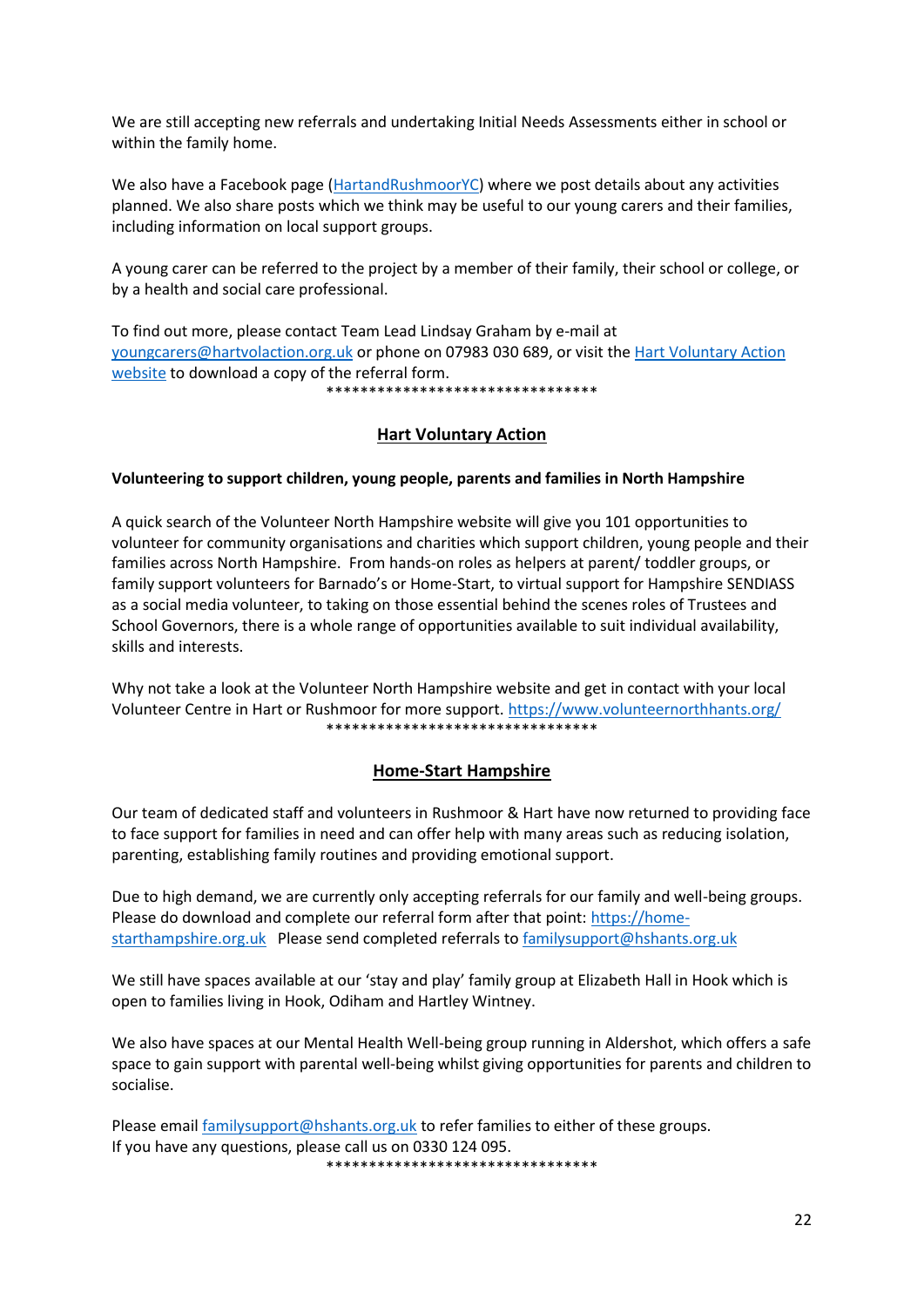# **Fleet Phoenix**

#### **Scam Jam**

Scam Jam is a freestyle scooter and BMX contest held every year at The Views Skate Park in Fleet. This year it is being held on Saturday 2<sup>nd</sup> July 2022 (weather dependent).

This is open to young people of all ages and abilities. There are different events that you can enter and there are prizes for the top three in each category and ability group awarded by our wonderful judges.

Scam Jam was created to pay tribute to Alex Godbold, a young person we knew who sadly passed away in 2013. He loved spending time at the skate park on his BMX with his friends, so the event was set up to remember Alex and what he loved to do most.

We provide a FREE BBQ and other activities which can include FREE inflatables, outdoor games, tshirt spray painting and more…

Registration is on the day and children under 16 need parental consent to take part. It is a great day for all involved. **Registration opens at 11am and the competition starts at midday.**

#### **Summer Projects**

Each summer, Fleet Phoenix runs our summer scam projects held at 3 different locations around Fleet.

#### **The Lea (park off Larmer Close): Mondays 6.30pm - 8pm, 18th July to 22nd August**

A junior version of The Views location for the local residents of The Lea area. This is for young people of any age up to 14, but parents MUST stay if the child is under 8 years old.

This project offers young people who are under 14 years the opportunity to engage and build healthy and respectful relationships with youth workers.

We offer FREE inflatables, team games, problem solving and youth issue related workshops and experiences. We have loads of fun, burn off loads of energy and learn some new skills. Sponsored by The Lions Club.

**The Views (Fleet near The Point Youth Centre): Thursdays 6pm - 8pm, 28th July to 1st September** 

This project offers young people who are 13+ the opportunity to engage and build healthy and respectful relationships with youth workers.

We offer a FREE BBQ, FREE inflatables, team games, problem solving and youth issue related workshops and experiences.

We have loads of fun, burn off loads of energy and learn some new skills. Sponsored by The Lions Club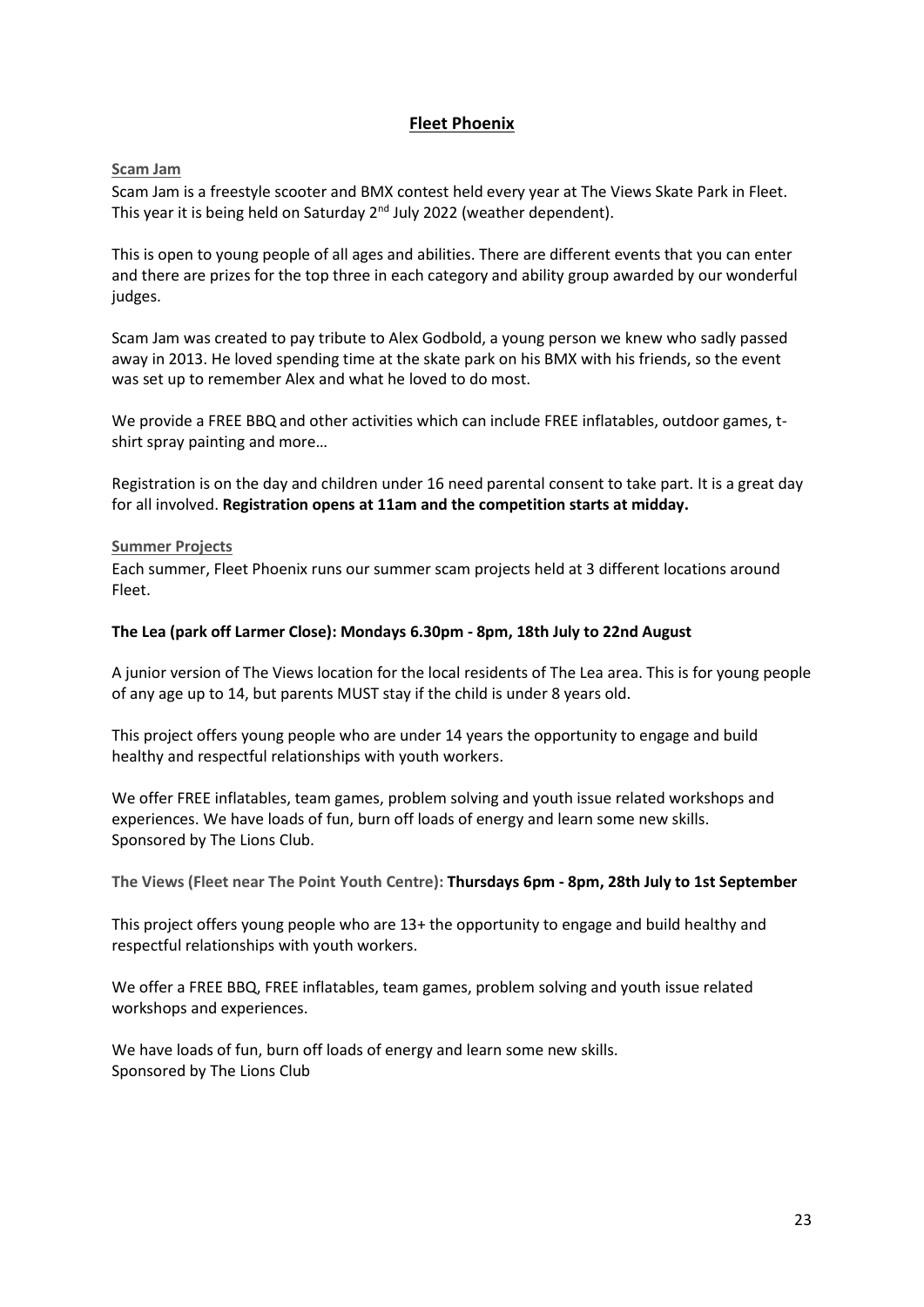# **Zebon Copse (Zebon Copse Community Centre Field): Fridays 6pm – 8pm, 29th July to 2nd September**

This project offers young people who are 13+ the opportunity to engage and build healthy and respectful relationships with youth workers.

We offer a FREE BBQ, FREE inflatables, team games, problem solving and youth issue related workshops and experiences. We have loads of fun, burn off loads of energy and learn some new skills.

Sponsored by Crookham Village Parish Council.

For more information, please visit our website [www.fleetphoenix.co.uk](http://www.fleetphoenix.co.uk/) or contact Lucy [lucy@fleetphoenix.co.uk](mailto:lucy@fleetphoenix.co.uk)

Demands on our services has increased over the last 18 months or so and without the help of fundraising, we haven't been able to raise much need extra money.

So, this is where you wonderful people come in... we will be running two bottle tombolas in two weeks. Both great opportunities to raise funds but we need bottles.

**Bottle donations** – this can be anything from water, shampoo, oil, wine, squash, fabric conditioner, alcohol. If you are able to donate one bottle or a whole bag, that would be absolutely amazing and really appreciated.

## **All money raised goes directly back to the charity and let's continue our vital work with young people in the local community.**

We would need to receive your donation no later than: **WEDNESDAY 1st June.** Any donations can be dropped off at The Point in Fleet, we are there: Tuesday and Friday 1:30 – 4:30pm and Wednesday 4 – 6:30pm

If these times do not work for you, please [email us](mailto:info@fleetphoenix.co.uk?subject=Bottle%20Tombola%20%2F%20Raffle%20Prize) or DM us on [social media](https://www.facebook.com/fleetphoenix.co.uk) and we can arrange another time or local collection  $\circled{c}$ 

**Thank you in advance for your help and donations.**

#### 

#### **Vision 4 Youth – Youth Clubs Update**

Vision 4 Youth provide youth clubs and services to 11-25 year olds in Yateley and the surrounding areas. Vision 4 Youth run five different youth clubs each week (term time) to meet the different needs of all the young people in the community. These are open as follows:

**Youth Café** – Mondays 7:30-9pm at St Barnabas Church, Darby Green GU17 0BT A drop-in café aimed at age 11-25 year olds. It's a chill out space for those who are feeling the pressures of life, or just fancy a quiet board game and a home-made cake. Professional signposting advice is also available if needed, or on the other side take it as a first step back out socially after a counselling session. Free snacks and drinks and no charge to come along either!

**Creative Club** – Tuesdays 6:30-8:30pm at The Tythings Youth Suite, Yateley GU46 7RP Arts, crafts and other activities for age 11-18 year olds. Try new things, learn new skills. Suggested donation £1 to attend, no membership fees.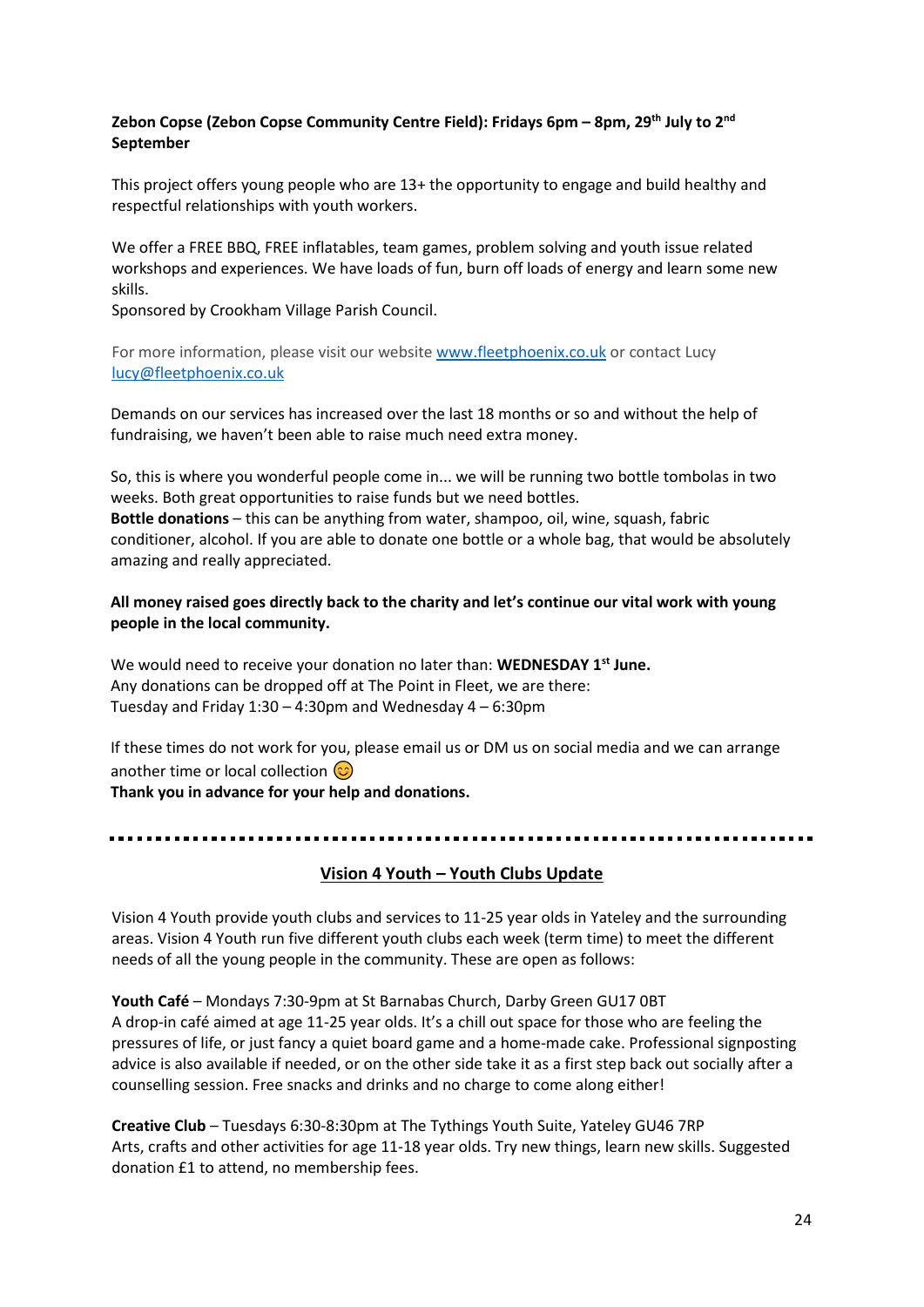**6 th Form Club \*\*NEW CLUB STARTING 8th JUNE!\*\*** - Wednesdays 7-8pm at The Tythings Youth Suite, Yateley GU46 7RP

A traditional drop-in youth club with games such as pool, table tennis & air hockey, also chill out space, hot drinks and snacks. Bring your books and study if you want to, or just meet up with mates. Open to those in Y12 & Y13 (or age 16-18 and at college).

**Thursday Club** – Thursdays 6:30-8pm at The Tythings Youth Suite, Yateley GU46 7RP A traditional drop-in youth club with games, tuck shop and chill out space for those in school years 6, 7 & 8 (age 11-14). Suggested donation £1 to attend, no membership fees.

**Friday Night Club** – Fridays 7-9pm at The Tythings Youth Suite, Yateley GU46 7RP Our flagship club that has been running for decades! Drop-in for a game of pool, table tennis or other games. Play outside on the floodlit tennis courts or enjoy some free snacks and hot chocolate. Open to all aged 11-18. FREE!

For more information, please contact [office@vision4youth.org.uk,](mailto:office@vision4youth.org.uk) visit our website [www.vision4youth.org.uk](http://www.vision4youth.org.uk/) or find us on Facebook, Twitter or Instagram. Vision 4 Youth is a registered charity and always looking for more volunteers to help out, so if that is of interest feel free to get in touch. 

# **Step By Step News**

**Launch** – Our new advice and guidance service is open for referrals Launch is able to offer information, advice and practical support on a range of issues affecting young people. You can refer a young person to Launch yourself or ask them to self-refer.

# **Who is eligible for support?**

Any young person aged 11-25 living in Hampshire. Launch offers in-person or remote appointments depending on the young person's location. We are here to listen, offer guidance and provide practical support on a range of issues.

#### **What does Launch provide support with?**

The Launch team is comprised of professional support workers who not only offer advice but can also provide practical support. Issues covered include:

- Housing options and advice
- Sexual health
- Drugs and alcohol recovery
- Emotional wellbeing support
- Getting into work or education
- Access to shower and food parcels
- Computer/Internet access
- Applying for benefits

Launch is a new service from youth charity Step by Step, which supports over 1,500 young people each year. Launch can therefore refer young people to other Step by Step services, including Accommodation and Counselling.

#### **How to get in touch**

Email: [launch@stepbystep.org.uk](mailto:launch@stepbystep.org.uk)  Phone: 01252 346 105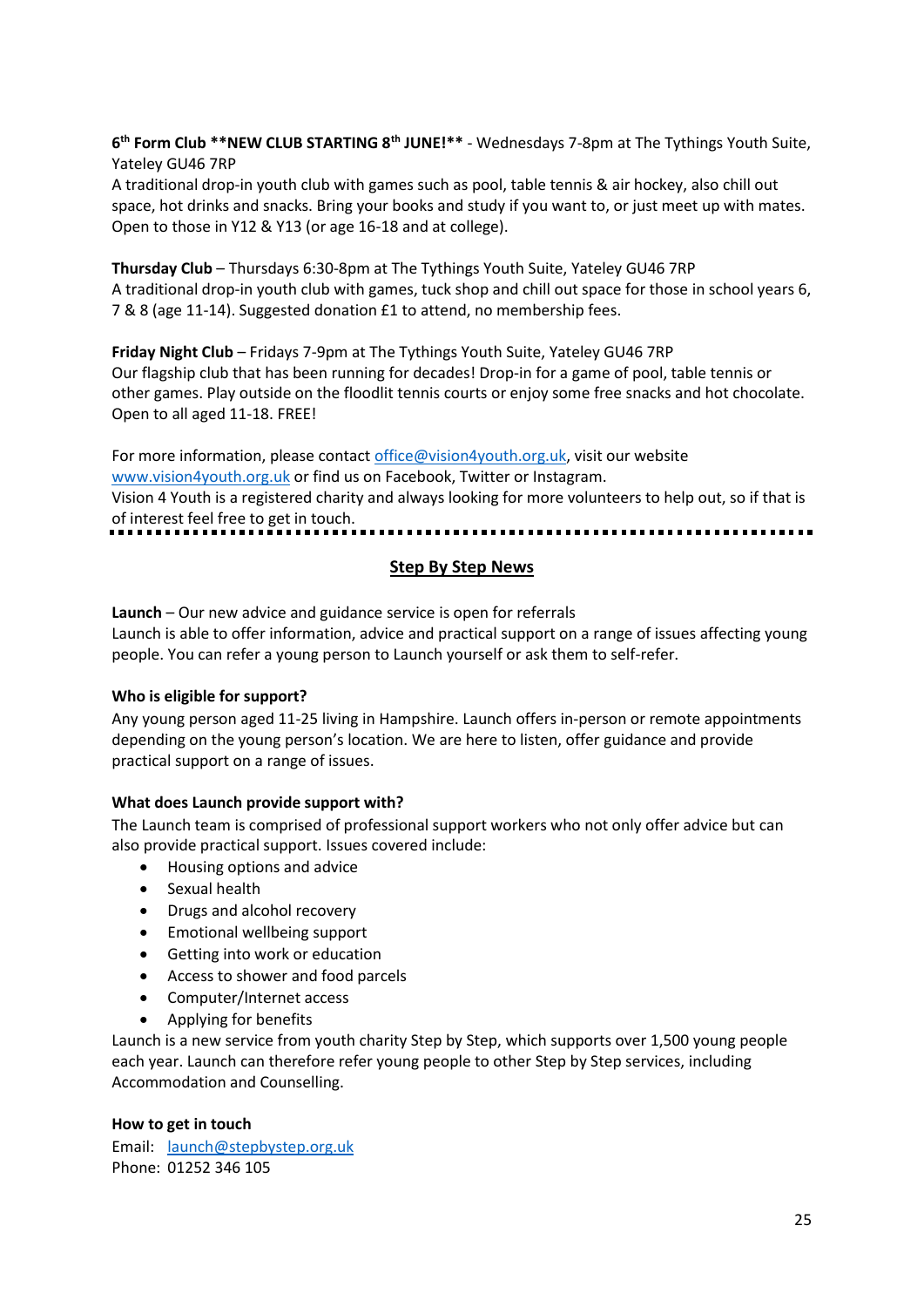#### Web: [www.stepbystep.org.uk/launch](http://www.stepbystep.org.uk/launch)

#### **Counselling – Hampshire and Surrey**

The counselling service is accepting new referrals for young people in Hampshire and Surrey. Young people can self-refer, or referrals can come from professionals or family members. For more information visit our website, [https://www.stepbystep.org.uk/young-people/mental](https://www.stepbystep.org.uk/young-people/mental-health/counselling/)[health/counselling/](https://www.stepbystep.org.uk/young-people/mental-health/counselling/) or contact the team on 01252 346 120

## **The Vine Centre**

**SHINE** for 16-24 year olds on a Thurs eve 5-7pm where they can socialise and meet new people, learn computer skills and enjoy a coffee.

**Therapeutic Art** on a Wed 10-12 friendly relaxed group, just turn up, no artistic experience needed **Cooking with Confidence** Thursday 10:30-12:30 learn how to cook easy meals on a budget and enjoy what you cook for lunch on the day. Plus, access to Level 2 food hygiene certificate and Barista training

**Community Café** is open Wed 10-1pm, free barista coffee, space to chat and also budgeting support if requested.

The Vine Centre, 33 Station Road Aldershot, GU11 1BA

[www.thevinecentre.org.uk](http://www.thevinecentre.org.uk/)

Contact information: 01252 400 196, Email: [info@thevinecentre.org.uk](mailto:info@thevinecentre.org.uk)

# **Prospect Estate Big Local (PEBL) – News**

#### **PEBL Grants Pots**

Individuals or community groups based on the Prospect Estate can apply for a PEBL (Prospect Estate Big Local) grant to help run a new local project which will benefit Prospect Estate residents. Applications can be made for between £100 and £500 (in exceptional circumstances £1,000 may be awarded).

Email [pebl.coordinator@pebl.info](mailto:pebl.coordinator@pebl.infom) or call 07879 384 014

#### **PEBL Skills Café**

PEBL's friendly team supports residents of the Prospect Estate to find employment. This includes general advice, sign posting, find fast fill jobs and online training links as well as specialist support and care packages from the Vine Centre at the Prospect Community Centre, (next to the Post Office). Currently by appointment only*.* 

Every Wednesday 10am – 12.30pm

Email [skillscafe@pebl.info](mailto:skillscafe@pebl.info) or call 07340 017 342

\*\*\*\*\*\*\*\*\*\*\*\*\*\*\*\*\*\*\*\*\*\*\*\*\*\*\*\*\*\*\*\*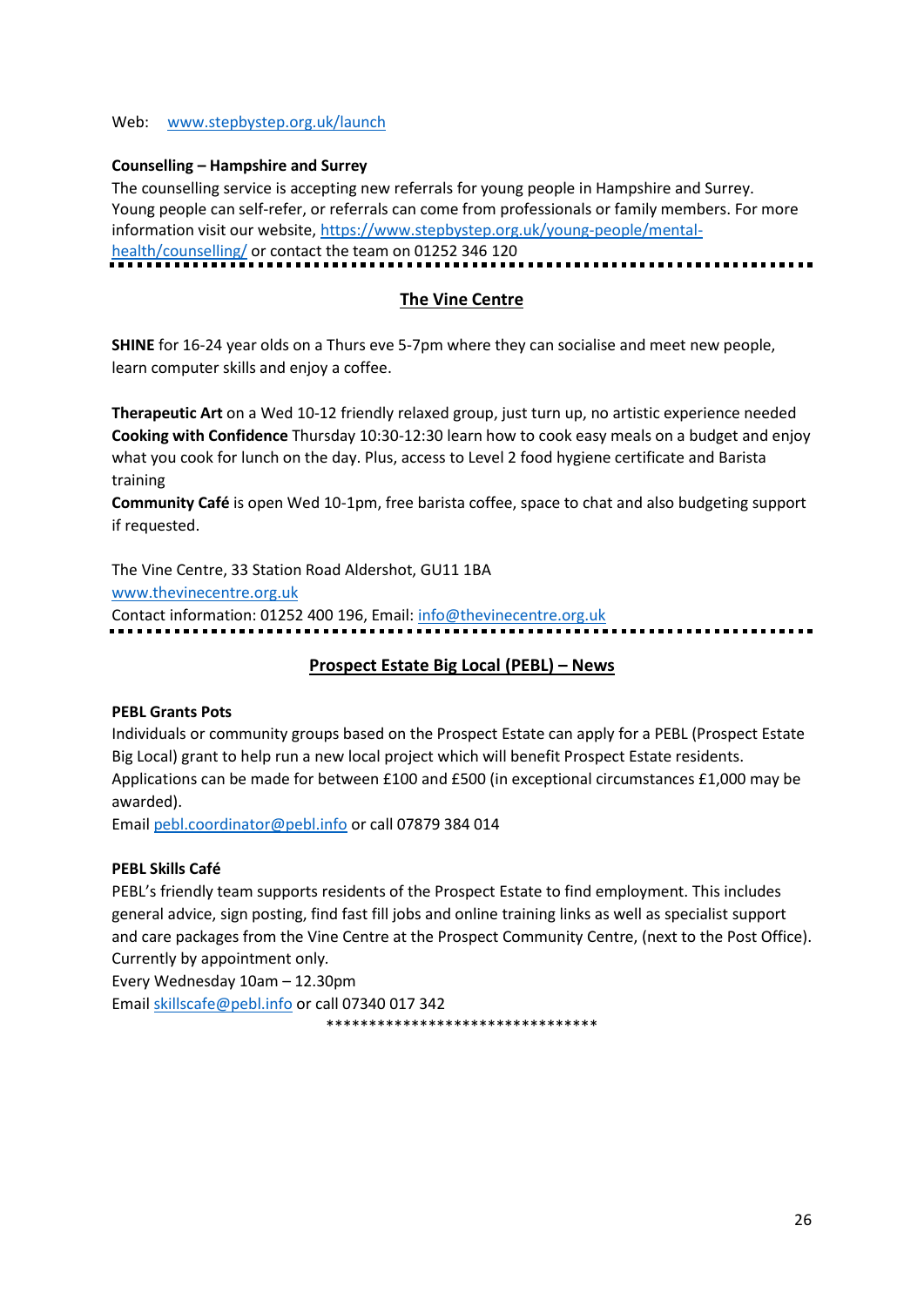# **Hampshire Parent Carer's Network – May and June Workshops**

#### **May**

**Hampshire SENDIASS Workshop** - Transitions- 16/05/22,11-12pm- joined by Tim Pattinson - to talk about Transitions Join Zoom Meeting

<https://us02web.zoom.us/j/85108485913?pwd=bnFuN2xxRGducCtTRFdoYUhaMzBZUT09> Meeting ID: 851 0848 5913 Passcode: HPCN

**Parent Led Engagement**- 17/05/22, 1-2pm Join Zoom Meeting <https://us02web.zoom.us/j/88438247089?pwd=dVFQMFFrM1JmVGZBUUdFcmxGa01Ndz09> Meeting ID: 884 3824 7089 Passcode: HPCN

**Meet the SEN Team** - 27/05/22, 11-12pm Join Zoom Meeting <https://us02web.zoom.us/j/84668655085?pwd=SXdmVm5laU1hRkFGTWxPREhpcFF2UT09> Meeting ID: 846 6865 5085 Passcode: SEN1

#### **June**

**Hampshire SENDIASS Workshop** - Conflict resolution and positive working relationships - 13/06/22,11-12pm, joined by Gayle Moir Join Zoom Meeting <https://us02web.zoom.us/j/86776344966?pwd=dU1UV0dxbUwwOUhDUjNJWVh1aDFTQT09> Meeting ID: 867 7634 4966 Passcode: HPCN

**Parent Led Engagement-** 14/06/22, 1-2pm

Join Zoom Meeting <https://us02web.zoom.us/j/86908242301?pwd=MTZiOXlBTWxzdmVDRHdIWlA5YmVHZz09> Meeting ID: 869 0824 2301 Passcode: HPCN

Future in Mind **Hart & Rushmoor Future in Mind -** 12/05/22, 11-12 Join Zoom Meeting <https://us02web.zoom.us/j/82155193475?pwd=MHJDZC9Sb2VRZXZhODk0WlBmN1VZZz09> Meeting ID: 821 5519 3475 Passcode: FIM

**GET TOGETHERS Daytime Zoom Get Together**- 06/06/22,11-12pm Join Zoom Meeting <https://us02web.zoom.us/j/85712414402?pwd=WDJqOWdoTGROVEk3WUk3WHFQUk5Pdz09> Meeting ID: 857 1241 4402 Passcode: GT

Hart & Rushmoor Get Together- 09/06/22, 11-12pm- joined by: Joanna Dixon from Healthwatch Hampshire Join Zoom Meeting <https://us02web.zoom.us/j/89857701480?pwd=Q240aDRWQWV4K2lGMVpVK3ovU29Rdz09> Meeting ID: 898 5770 1480 Passcode: GT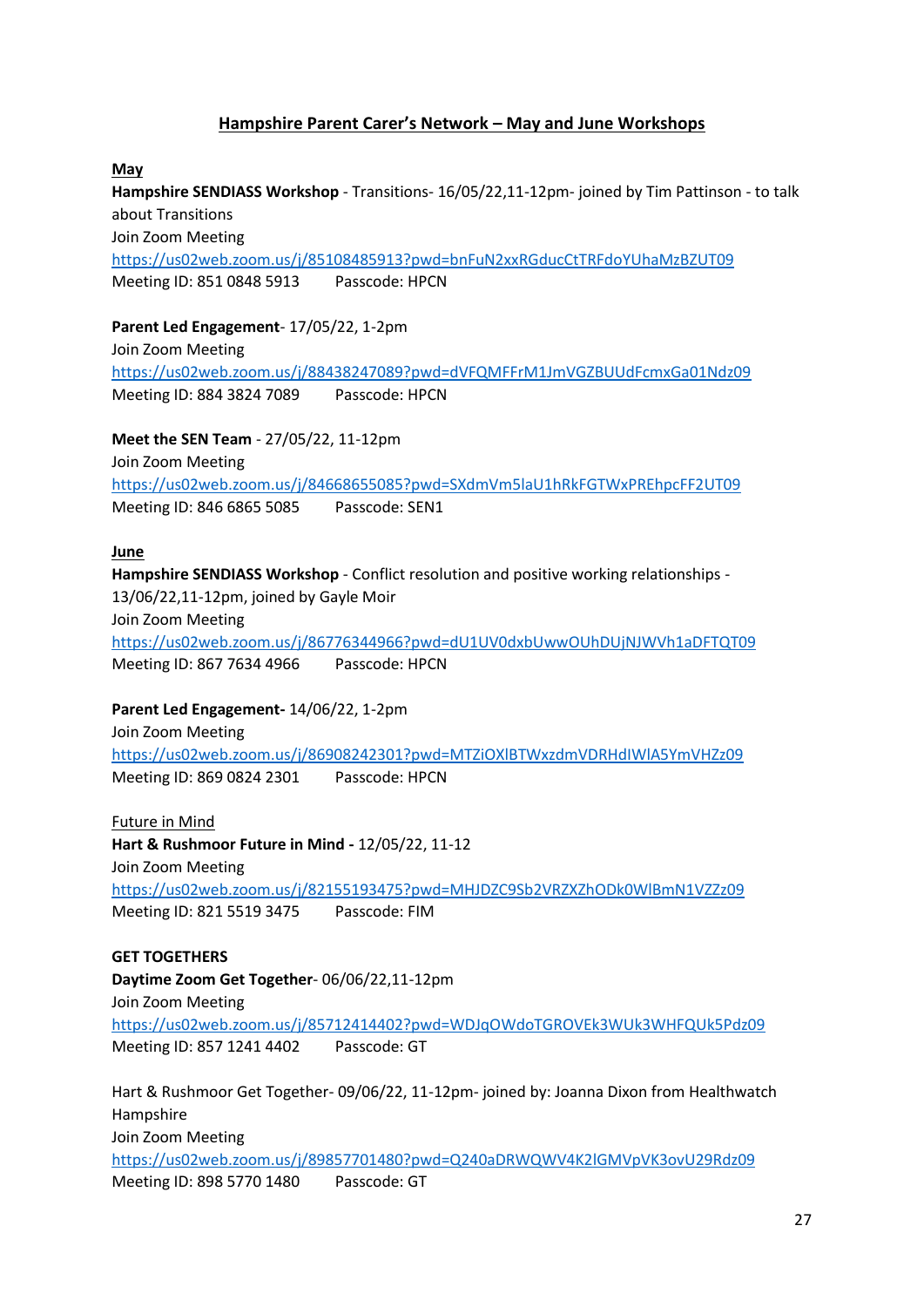# **Evening Get Together -** 14/06/22,8-9pm Join Zoom Meeting <https://us02web.zoom.us/j/89040918063?pwd=U0c5NEMxM0IzMnRFalltTU9Pb3F5dz09> Meeting ID: 890 4091 8063 Passcode: GT \*\*\*\*\*\*\*\*\*\*\*\*\*\*\*\*\*\*\*\*\*\*\*\*\*\*\*\*\*\*\*\*

# **Maple Vue Nursery – Early Years Educator vacancy**

We have the following exciting job opportunities available at

# **Maple Vue Nursery, Belle Vue Road, Aldershot, GU12 4RZ**

# • **Early Years Practitioner 37 hours per week All year round**

**Do you have:** 

- Level 3 Early Years qualification
- Experience of working with children aged 0-5
- Understanding of the EYFS
- Experience of working as part of a team
- 1<sup>st</sup> aid / Safeguarding training
- Knowledge of online learning journals

# • **Bank Staff – All Year round & Term Time positions available**

If you think this may be the job for you and you would like more information, please contact us on 01252 343 772.

Disclosure & Barring checks required. Please note, a Children's Links application form will need to be completed

To view the full job description or apply please visit our web page [www.childrenslinks.org.uk](http://www.childrenslinks.org.uk/)

\*\*\*\*\*\*\*\*\*\*\*\*\*\*\*\*\*\*\*\*\*\*\*\*\*\*\*\*\*\*\*\*

# **Farnborough Rotary Club**

# **Donkey Derby – Sunday 29 May**

It's back! A much loved Farnborough spring event for 50 years and more! Come along, enjoy the activities, browse the stalls, enjoy the donkey races …. All the fun of the fair! Featuring:

- Extreme Mountain bike show
- Donkey Races
- Fun Fair
- Miller' Ark

…...and much more!

Sunday 29<sup>th</sup> May - Gates open at noon at King George V playing field, Sycamore Road Children 5-16 years - £1 entry fee, Adults £2 entry fee

# **Immediate Help**

We have funds ready for many charitable purposes. Just ask and we'll see if we can help. General charity requests will go through our regular procedures, ranking in terms of need, deciding whether we contribute and if so what amount.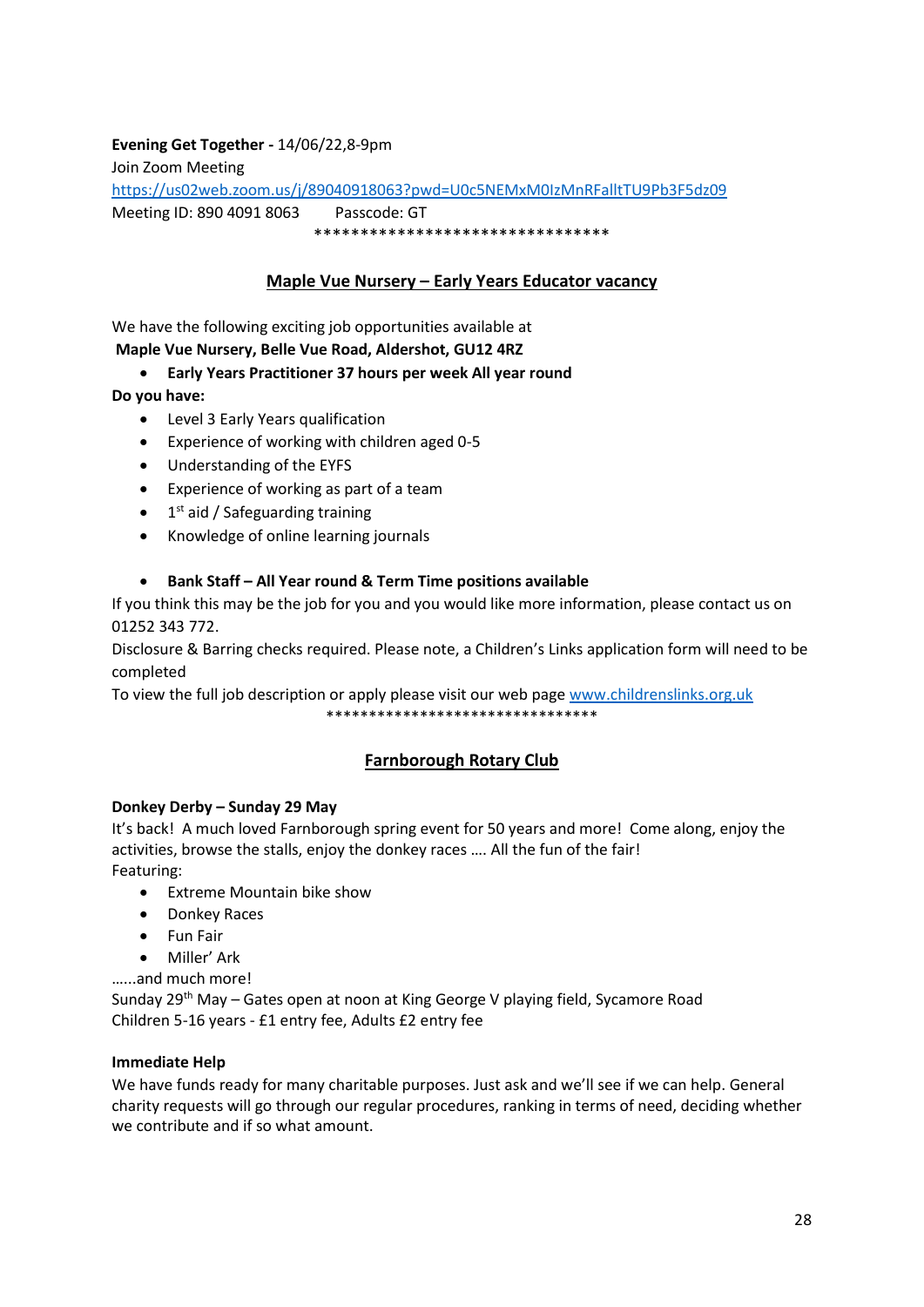We view most favourably those which are local and are for a specific purpose. We like to see our contribution making a difference, after all most of our funds come from the community.

We can also offer practical help, sometimes for individuals and sometimes for community activities. For example, in the last few weeks we have supported and donated towards the cost of a new PA system for "Tuesday @ Two", a weekly social club for Over 55s organised through Churches Together in Cove and supporting the creation of a new Men's Shed group in West Farnborough. And the £16,000 we collected at Christmas through the generosity of local residents has already been mostly given to deserving causes with a proportion being kept in reserve for needs arising during the year.

If you think you have a need, contact us on 0300 772 7011 (local rates). We will then ensure the most appropriate person will call you back.

#### **Vocational Team – School and College Activities**

Activity in the team has steadily increased over the last six months despite schools and colleges still battling with the effects of Covid. Communication channels are lively and we have been delighted to be able to respond to several requests for help.

Our offer to help is, of course, ongoing so if you would appreciate the chance to discuss your own ideas, issues or concerns, for help, e.g., mock interviews, activity days, please contact Mary Madine [vocational@farnboroughrotary.co.uk](mailto:vocational@farnboroughrotary.co.uk) at any time.

#### **Help Rotary!**

Rotary is fun. What we all give is our time. We're always open to people who'd like to join us. We're also open to those short of time but who are willing to pitch in and help on our events and so. Again, give us a call to find out more – 0300 772 7011 (local rates)

#### \*\*\*\*\*\*\*\*\*\*\*\*\*\*\*\*\*\*\*\*

# **3 rd Farnborough Scout Group – Squirrels, Beavers, Cubs, Scouts, and Explorers**

3<sup>rd</sup> Farnborough Scout Group offers #SkillsForLife and everyday adventure for boys and girls aged between 6 and 18. We are also in need of more adult volunteers to keep the group growing and providing more and more adventures to young people. We are open and offering face-face scouting!

To find out more, please visit [www.3rdfarnboroughscoutgroup.org.uk](http://www.3rdfarnboroughscoutgroup.org.uk/) or email [skip@3rdfarnboroughscoutgroup.org.uk](mailto:skip@3rdfarnboroughscoutgroup.org.uk)

#### **Squirrels**

We are planning to open a Squirrels section very soon; this new section is for children aged between 4 and 6. We are currently accepting children onto our waiting list ready to open this exciting new section. We require adult leaders too in order to open this section!

#### **Beavers**

Beaver Scouts are the youngest members aged between 5¾ and 8. They meet weekly to take part in a wide range of activities including games, crafts, singing, visits, and good turns, along with plenty of outdoor activities. Beavers also have the opportunity to take part in the fun and excitement of sleepovers and camps. It may be the first time they spend a night away from home so it's a real adventure for them!

**Our regular meeting time for Beavers is a Monday evening 5.30pm – 6:30pm**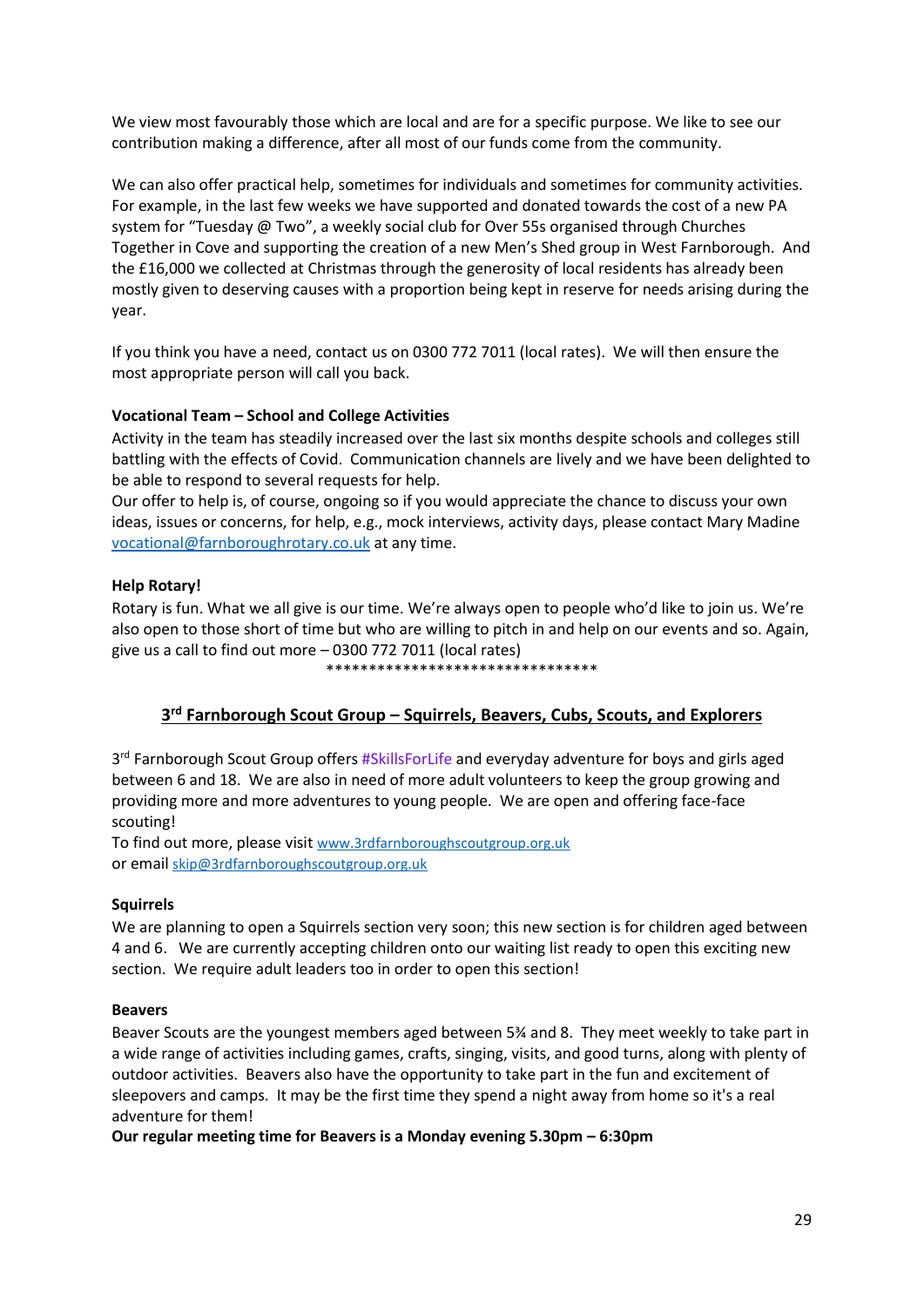# **Cubs**

For Cubs, excitement and adventure are key. Cubs – aged between 8 and 10½, take part in a wide range of activities designed to be interesting and challenging. They meet weekly during school term and meetings consist of games and activities with plenty of time spent outdoors. Camps and days out are some of the most memorable events of the year for Cubs.

**Our regular meeting time for Cubs is a Monday evening 6:45pm – 8:00pm**

# **Scouts**

For Scouts (aged 10½ - 14), outdoor activities feature prominently with the highlight being camping. Throughout the year, Scouts learn various skills such as computer skills, problem solving, map reading, camp cooking, and first aid. Rock climbing, archery, rifle shooting, pot holing, raft racing, photography, and caving are just some of the things our Scouts get up to.

**Our regular meeting time for Scouts is a Thursday evening 7:00pm – 9:00pm**

#### **Explorers**

Our Explorers are a go-getting group of young people aged 14 to 18, meeting weekly to try new things, make new friends, and conquer the small task of changing the world. Being an Explorer is all about discovering the world on your own terms and making the most of what you have, wherever and whoever you are.

**Our regular meeting time for Explorers is a Friday evening 7:30pm – 9:30pm** \*\*\*\*\*\*\*\*\*\*\*\*\*\*\*\*\*\*\*\*\*\*\*\*\*\*\*\*\*\*\*\*

# **SKILLS, TRAINING, WORK**

# **Rushmoor Voluntary Service – MiDAS Certificate Training**

# **COURSES AVAILABLE**

Tuesday June 7th - Accessible Refresher certificate MiDAS course (aimed at MiDAS drivers who need to renew their Accessible certificate). Please note if your accessible certificate expired more than three months ago (on the date of training) you would need to redo the full certificate course.

Tuesday June 21st - Standard certificate MiDAS course (aimed at first time MiDAS drivers).

Tuesday July 5th - Accessible certificate MiDAS course (aimed at first time MiDAS drivers who transport passengers with disabilities and in wheelchairs)

Tuesday July 19th - Standard Refresher certificate MiDAS course (aimed at MiDAS drivers who need to renew their Standard certificate). Please note if your standard certificate expired more than three months ago (on the date of training) you would need to redo the full certificate course.

To book a place please email: [louise.plummer@rvs.org.uk](mailto:louise.plummer@rvs.org.uk) and advise which date you would like. The costs are as follows:

- Full Standard or Accessible course is £100 for RVS members and £120 for Non-Members.
- Standard or Accessible Refresher course is £80 for Members and £100 for Non-Members.

All courses are for one day (approx. 9am – 4pm) based at our offices in Farnborough (apart from May 24th), with theory in the morning and a practical driving assessment in the afternoon. \*\*\*\*\*\*\*\*\*\*\*\*\*\*\*\*\*\*\*\*\*\*\*\*\*\*\*\*\*\*\*\*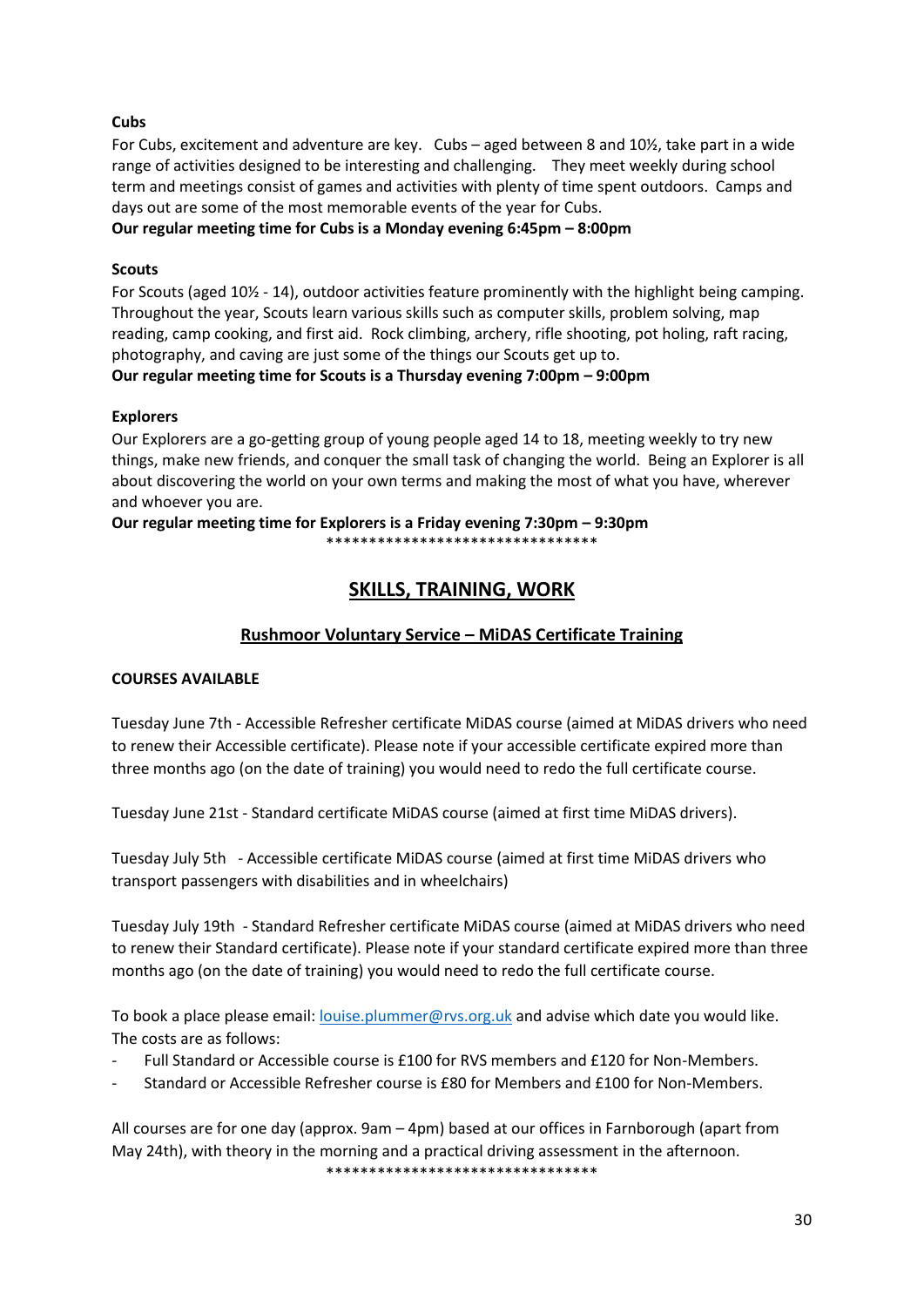# **FUNDING & GRANTS CURRENTLY AVAILABLE**

# **Grants from Rushmoor Borough Council**

#### **Farnborough Airport Community Environmental Fund**

This fund is open to all voluntary and community groups within a 3-mile radius of the centre of Farnborough Airport to apply for funding for an environmental project, this includes parts of Hart (see map on website). The emphasis of this fund is on environmental projects with public access. There is £69,000 available for allocation. Details and the online application form can be found at [www.rushmoor.gov.uk/airportfund](http://www.rushmoor.gov.uk/airportfund) 

#### **Community grants and the Ward grant scheme**

These funds will reopen in June and th[e website](https://www.rushmoor.gov.uk/community-parks-and-leisure/community-youth-and-sports-grants/ward-grant-scheme/) will be updated with details very soon. \*\*\*\*\*\*\*\*\*\*\*\*\*\*\*\*\*\*\*\*\*\*\*\*\*\*\*\*\*\*

# **Rushmoor Community Lottery**

The next round of Community Fund grants is now open! Good causes who are selling tickets can apply for grants of up to £2,000. Full details are on the [Rushmoor Community Fund grant -](https://www.rushmoor.gov.uk/community-parks-and-leisure/rushmoor-community-lottery/rushmoor-community-fund-grant/) [Rushmoor Borough Council.](https://www.rushmoor.gov.uk/community-parks-and-leisure/rushmoor-community-lottery/rushmoor-community-fund-grant/)

Not signed up as a good cause? There is still time to join the lottery, sell tickets and apply for a grant! Visit [www.rushmoorlottery.co.uk/good-causes](http://www.rushmoorlottery.co.uk/good-causes) for information and how to sign up. \*\*\*\*\*\*\*\*\*\*\*\*\*\*\*\*\*\*\*\*\*\*\*\*\*\*\*\*\*\*

# **Other funding available**

Kebur Community Projects - £3,000 worth of garden materials available for three ambitious local projects to transform their outdoor spaces for people and nature - [Community support and local](https://www.kebur.co.uk/community/)  [projects \(kebur.co.uk\).](https://www.kebur.co.uk/community/) Apply by midnight on 10<sup>th</sup> June.

Armed Forces Covenant Fund: Force for Change programme – grants up to £10,000 for community projects that reduce isolation and promote integration; supporting post-Covid recovery in local Armed Forces communities affected by isolation - Force for Change programme : [\(covenantfund.org.uk\).](https://covenantfund.org.uk/programme/force-for-change/) Apply by  $30<sup>th</sup>$  May.

[Local School Nature Grants Scheme](https://naturegrants.ltl.org.uk/) - funded through the Postcode Local Trust and allows schools to apply for outdoor resources, and a two-hour training session. The scheme is looking for schools whose learners are aged 5+ and are passionate about making environmental improvements for the benefit of their pupils, staff and the community and who will make great use of the equipment and training supplied by this programme. Apply by  $17<sup>th</sup>$  June.

[Screw Fix Foundation](https://www.screwfix.com/help/screwfixfoundation/) – grants of up to £5,000 are available for projects that will fix, repair, maintain and improve the properties and community facilities of those in need by reason of financial hardship, sickness, disability, distress or other disadvantage throughout the UK. Apply by 10<sup>th</sup> August.

\*\*\*\*\*\*\*\*\*\*\*\*\*\*\*\*\*\*\*\*\*\*\*\*\*\*\*\*\*\*